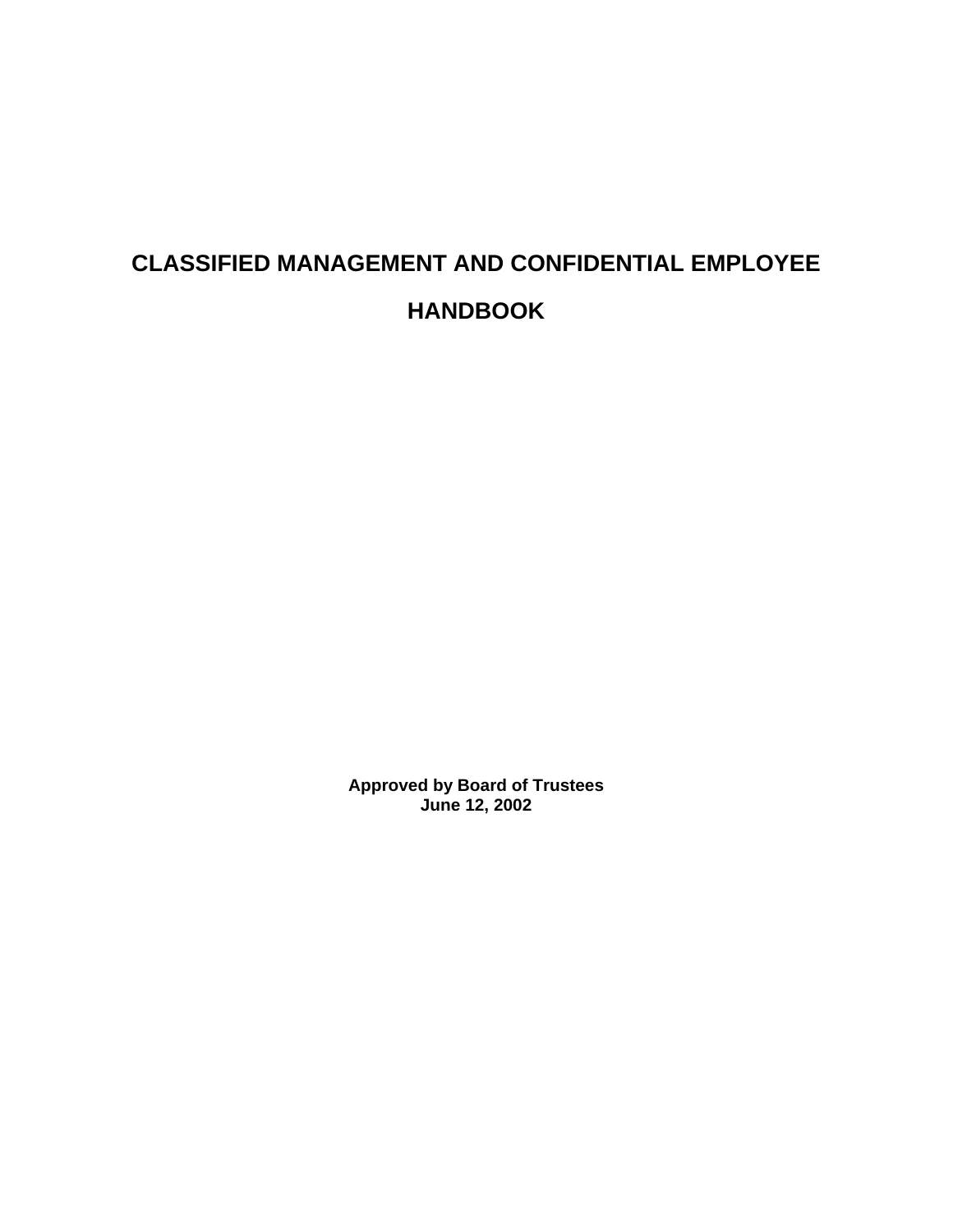#### **IMPERIAL COMMUNITY COLLEGE DISTRICT CLASSIFIED MANAGEMENT AND CONFIDENTIAL EMPLOYEE HANDBOOK**

## **TABLE OF CONTENTS**

#### Section **Page**

| $\mathsf{L}$ | DESIGNATION OF CLASSIFIED MANAGEMENT AND CONFIDENTIAL                                                                                                                |  |  |  |  |
|--------------|----------------------------------------------------------------------------------------------------------------------------------------------------------------------|--|--|--|--|
| ΙΙ.          | А.<br>B.<br>C.<br>D.<br>Ε.<br>F.<br>G.<br>Η.<br>L.                                                                                                                   |  |  |  |  |
| III.         |                                                                                                                                                                      |  |  |  |  |
| IV.          | Α.<br>В.<br>Reinstatement of Permanent Employees After Resignation  6<br>C.<br>Probationary Period After Classification Change Through Hiring Process  6<br>D.<br>Ε. |  |  |  |  |
| V.           |                                                                                                                                                                      |  |  |  |  |
| VI.          | А.<br>В.                                                                                                                                                             |  |  |  |  |
| VII.         | А.<br>Medicare Supplement for Retirees and Miscellaneous Insurance Provisions  9<br><b>B.</b>                                                                        |  |  |  |  |
| VIII.        |                                                                                                                                                                      |  |  |  |  |
|              | A.<br>B.<br>C.<br>D.<br>Ε.<br>F.                                                                                                                                     |  |  |  |  |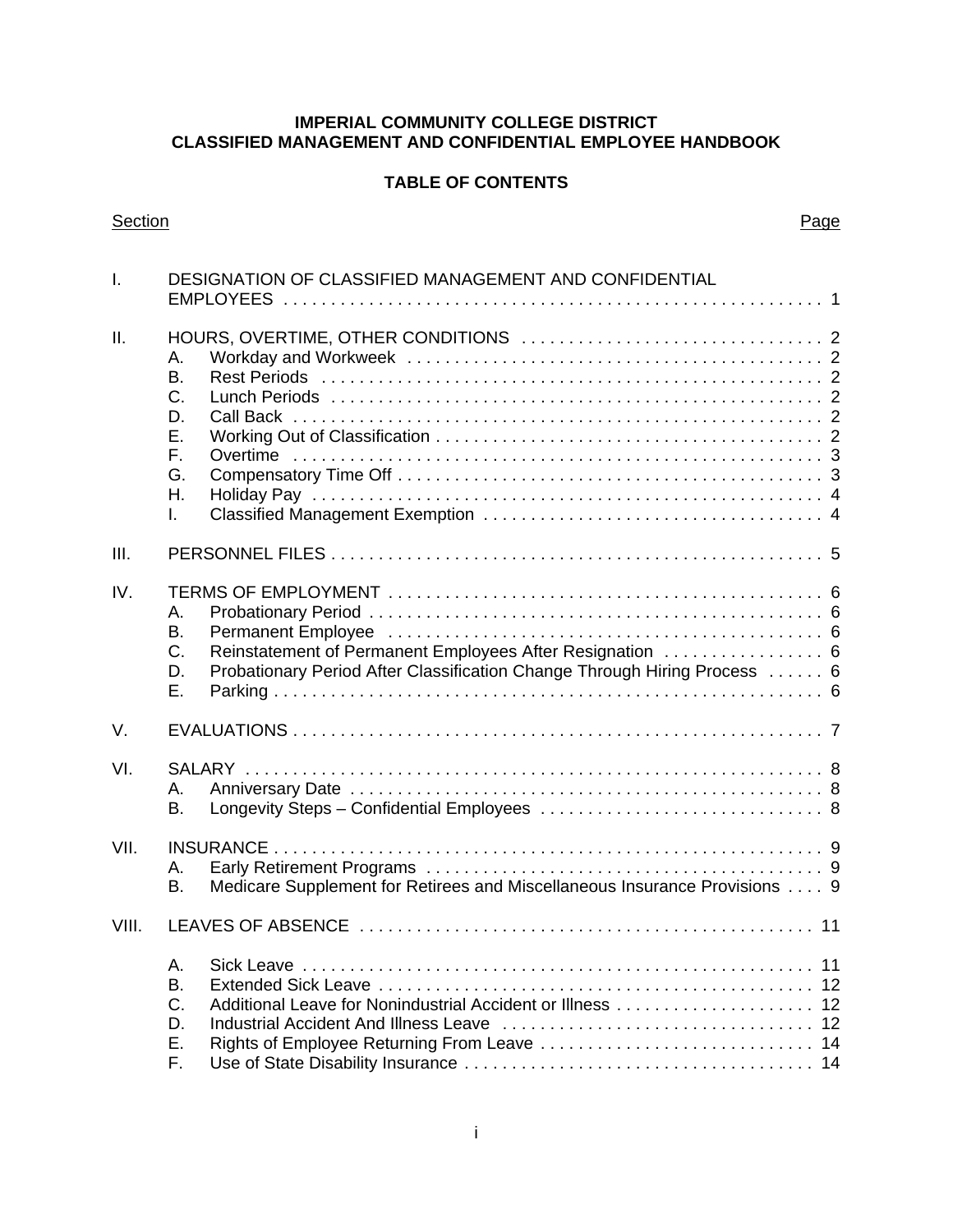#### **IMPERIAL COMMUNITY COLLEGE DISTRICT CLASSIFIED MANAGEMENT AND CONFIDENTIAL EMPLOYEE HANDBOOK**

# **TABLE OF CONTENTS**

#### Section **Page**

|      | G.<br>Η.<br>I.<br>J.<br>K.<br>L.<br>М.<br>N.<br>O <sub>r</sub><br>Ρ.<br>Q.<br>R. | Family and Medical Leave Act and California Family Rights Act 19<br>Family School Partnership Act - CA Labor Code Section 230.8 19<br>Leave to Care for Sick Child, Parent or Spouse - CA Labor Code Section 233 . 19 |  |
|------|----------------------------------------------------------------------------------|-----------------------------------------------------------------------------------------------------------------------------------------------------------------------------------------------------------------------|--|
| IX.  | А.<br>В.<br>C.<br>D.<br>Ε.                                                       |                                                                                                                                                                                                                       |  |
| Χ.   |                                                                                  |                                                                                                                                                                                                                       |  |
| XI.  | А.<br>В.<br>C.                                                                   |                                                                                                                                                                                                                       |  |
| XII. | А.<br>Β.<br>C.<br>D.<br>Ε.<br>F.<br>G.<br>Η.<br>L.<br>J.                         |                                                                                                                                                                                                                       |  |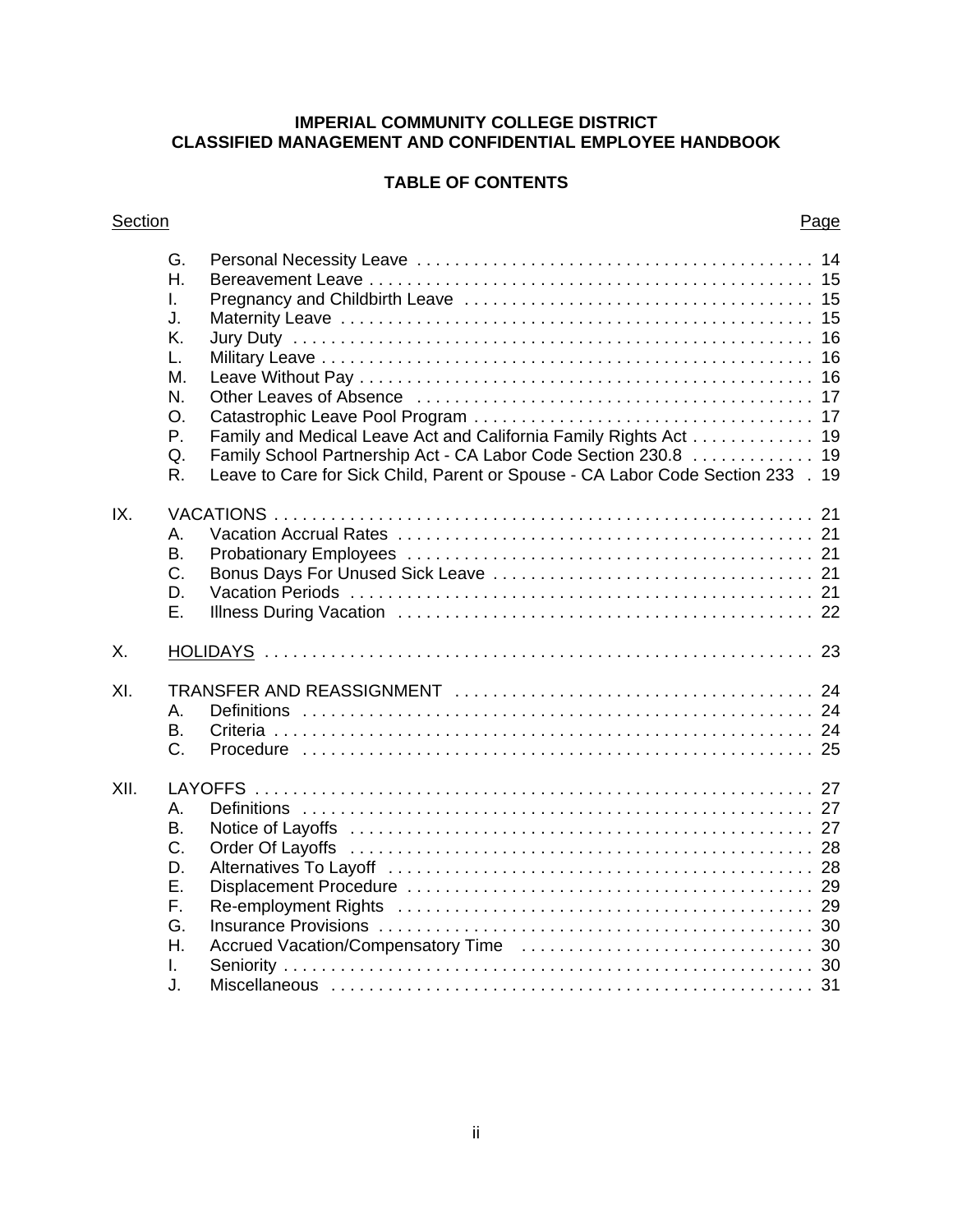#### **IMPERIAL COMMUNITY COLLEGE DISTRICT CLASSIFIED MANAGEMENT AND CONFIDENTIAL EMPLOYEE HANDBOOK**

# **TABLE OF CONTENTS**

#### Section **Page**

| <b>B.</b> |
|-----------|
|           |
|           |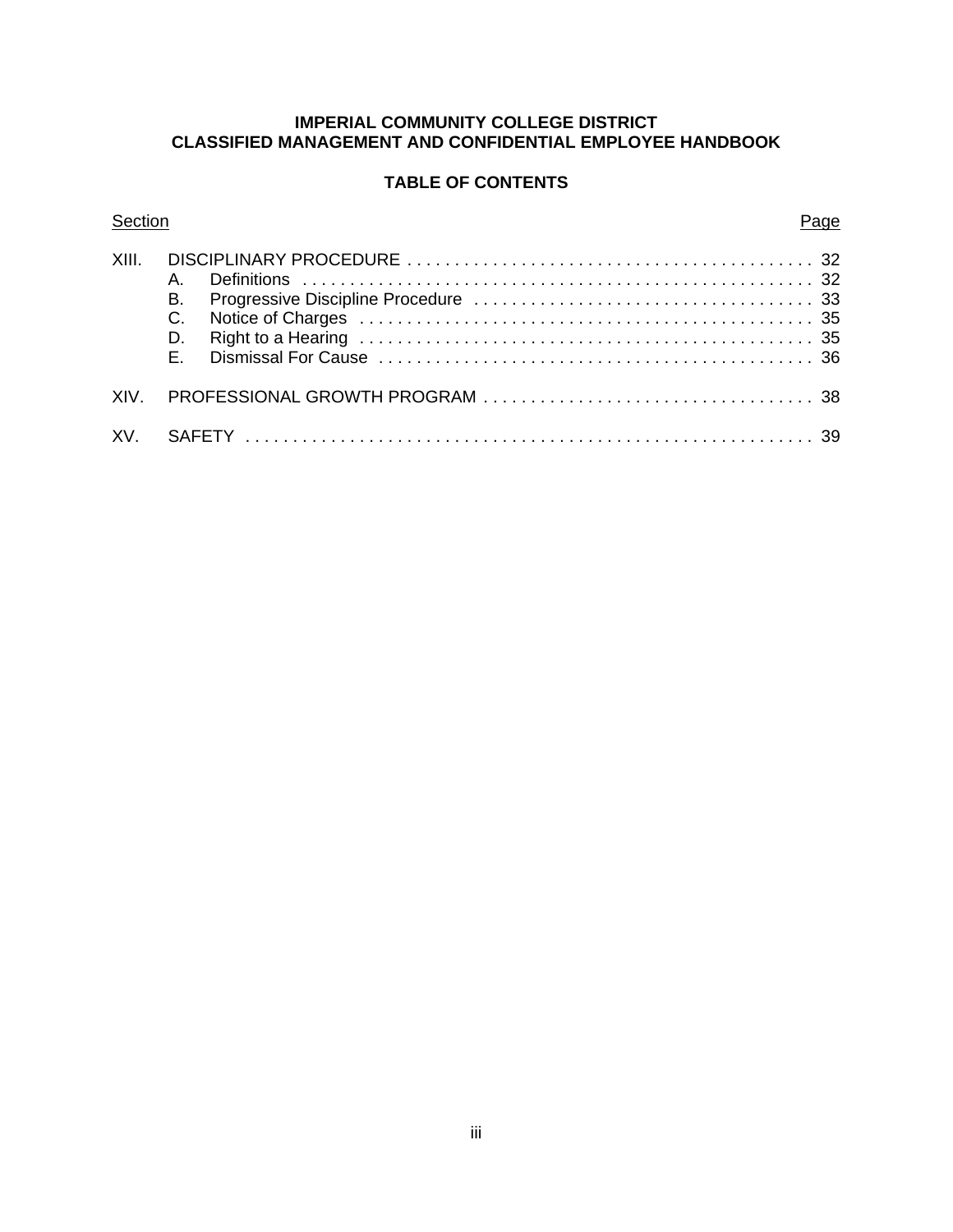#### **I. DESIGNATION OF CLASSIFIED MANAGEMENT AND CONFIDENTIAL EMPLOYEES**

The Board hereby designates the following employees as classified management employees:

Director of Child, Family and Consumer Studies Director of Fiscal Services Director of Information Systems Director of Maintenance and Operations Director of Purchasing and Warehouse Director of Small Business Development Center Director of Workforce Development Institutional Research Analyst

The Board hereby designates the following employees as classified confidential employees:

Administrative Assistant Executive Assistant to the Superintendent/President Human Resources Administrative Secretary Human Resources Analyst Human Resources Office Technician Human Resources Technician Payroll and Benefits Coordinator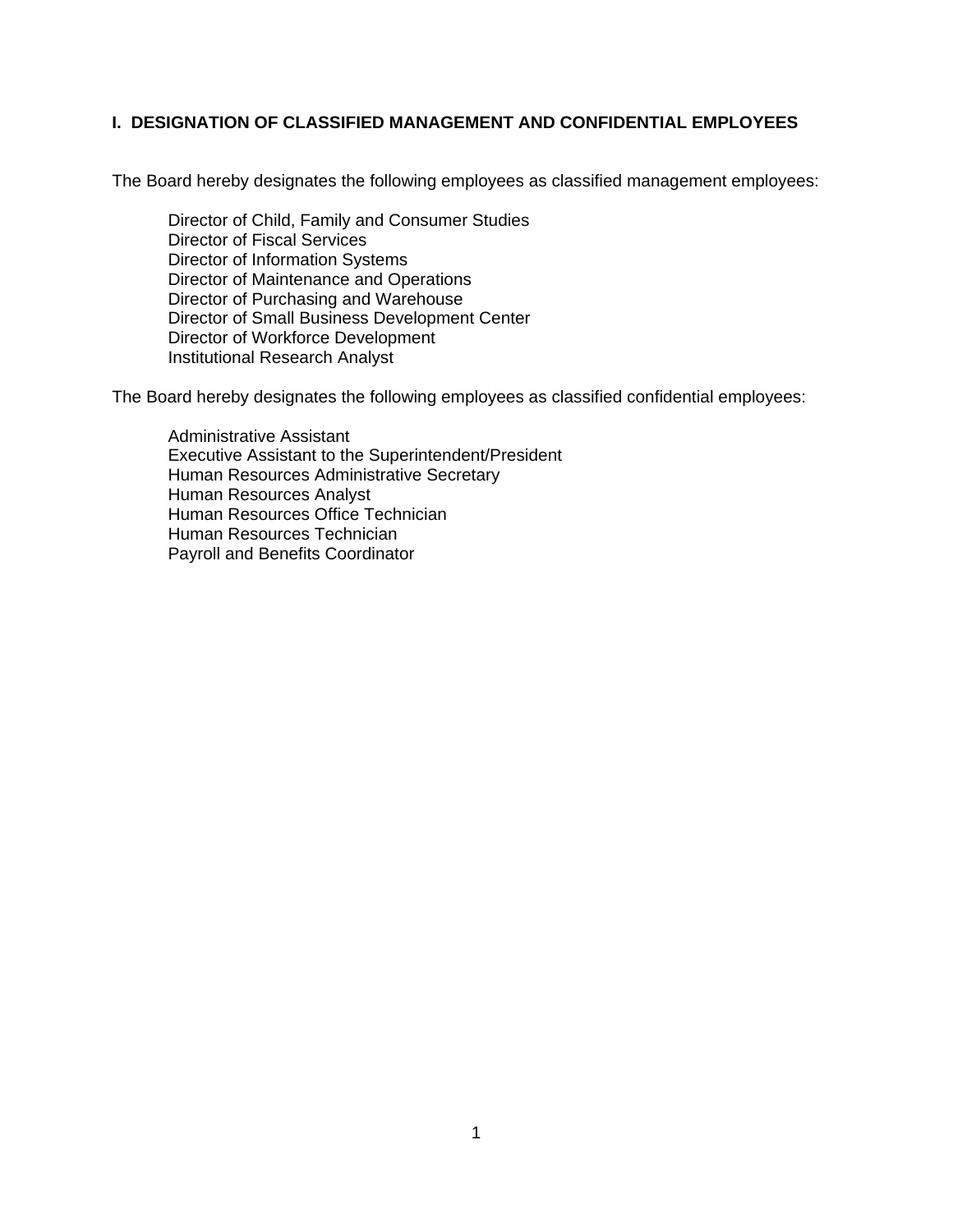# **II. HOURS, OVERTIME, OTHER CONDITIONS**

# **A. Workday and Workweek**

The work week shall be forty (40) hours for full-time employees. The work day shall be eight (8) hours per day.

# **B. Rest Periods**

Employee shall be granted two (2) fifteen (15) minute rest periods each workday. Rest periods will be taken as nearly as possible to the midpoint of the morning work period and as nearly as possible to the midpoint of the afternoon work period. Rest periods are part of the regular work shift, and compensation for that period of time shall be at the regular rate of pay of the employee. Employees are encouraged to take their rest periods away from their work sites.

# **C. Lunch Periods**

Employee shall be granted a duty-free lunch period of no more than sixty (60) minutes nor fewer than thirty (30) minutes each workday which should be taken as nearly as possible to the midpoint of the workday. Employees are encouraged to take their lunch periods away from their work sites.

# **D. Call Back**

Classified Confidential employees who are called in to work on a day when that employee is not scheduled to work, or is called back to work after completion of that employee's regular assigned shift, shall be compensated for at least four (4) hours of work at the appropriate rate of pay under this Agreement, even if the employee is required to work a lesser amount of time than the four (4) hours.

Classified Confidential employees who are assigned to come back to work after that employee has completed the regular assigned shift, and a time has lapsed of at least one hour, shall be compensated for at least two (2) hours of work at the appropriate rate of pay, even if the employee is required to work a lesser amount of time than the two (2) hours.

## **E. Working Out of Classification**

Classified confidential employees who are assigned to work out of classification for more than five (5) consecutive work days shall be paid for such work in either of the following ways, whichever produces a higher salary for the employee.

- (1) The classified confidential employee will receive differential pay of five percent (5%) more than the employee's regular salary; or
- (2) The classified confidential employee will receive differential pay of fifty percent (50%) of the difference between the salaries of the two (2) involved positions at the same steps (including longevity pay).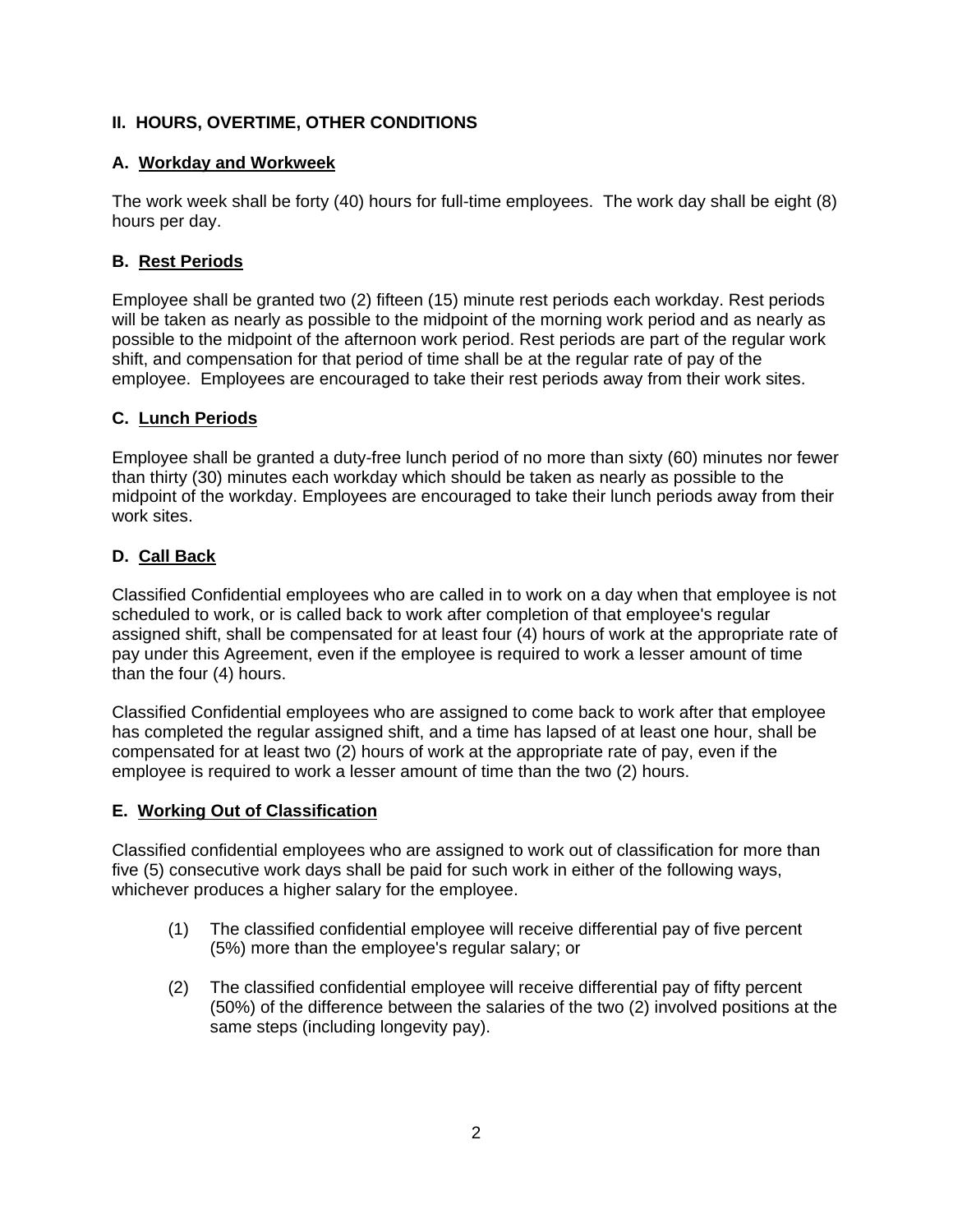A classified confidential employee who has worked out of classification for more than five (5) consecutive work days may initiate a request for higher salary range to the appropriate supervisor and the Director of Human Resources. Such differential pay shall be paid for the entire time the classified confidential employee works out of classification.

No classified confidential employee shall be required to work out of classification for more than thirty (30) consecutive work days, at which time the employee shall return to his/her regular position and salary.

If the classified confidential employee is filling in for someone in a higher classification, who is on vacation and/or extended leave, the employee shall be paid out of class pay for assumption of all duties and/or prorated pay for assumption of partial duties. At no time shall the out of class pay be less than a five percent (5%) increase for the duration of the out of class work. The Director of Human Resources will make the prorated calculation.

# **F. Overtime**

"Overtime" is defined as any time required to be worked, assigned by the District, which is in excess of eight (8) hours in any one (1) workday and/or in excess of forty (40) hours in any one (1) calendar week, or as defined in E.C. 88027.

For the purpose of computing the number of hours worked in the paragraph directly above, time during which an employee is excused from work because of holidays, sick leave, vacation, compensatory time off, or other paid leaves of absence, shall be considered as time worked by the employee.

A classified confidential employee who performs assigned overtime work shall be compensated at a rate of pay which is equal to one-and-one-half  $(1 \text{ and } \frac{1}{2})$  times the employee's regular rate of pay, or shall be granted compensatory time off at the rate of one-and-one-half (1-½) hours for each overtime hour worked, whichever is selected by the employee.

## **G. Compensatory Time Off**

Compensatory time off shall be taken by the classified confidential employee within twelve (12) calendar months following the month in which overtime was worked.

Compensatory time off shall be taken at a time that is approved by the individual classified confidential employee's immediate supervisor. The immediate supervisor will attempt to arrange for compensatory time off to be taken according to the classified confidential employee's preferences, but the needs of the District shall receive first consideration.

No more than fifteen (15) days of compensatory time off shall be accumulated by a classified confidential employee.

In the event that the immediate supervisor feels it is necessary for the classified confidential employee to work additional hours beyond the fifteen (15) days, they must receive written approval from the Director of Human Resources in advance. If there is not sufficient time to receive written approval, the supervisor may contact the Director of Human Resources by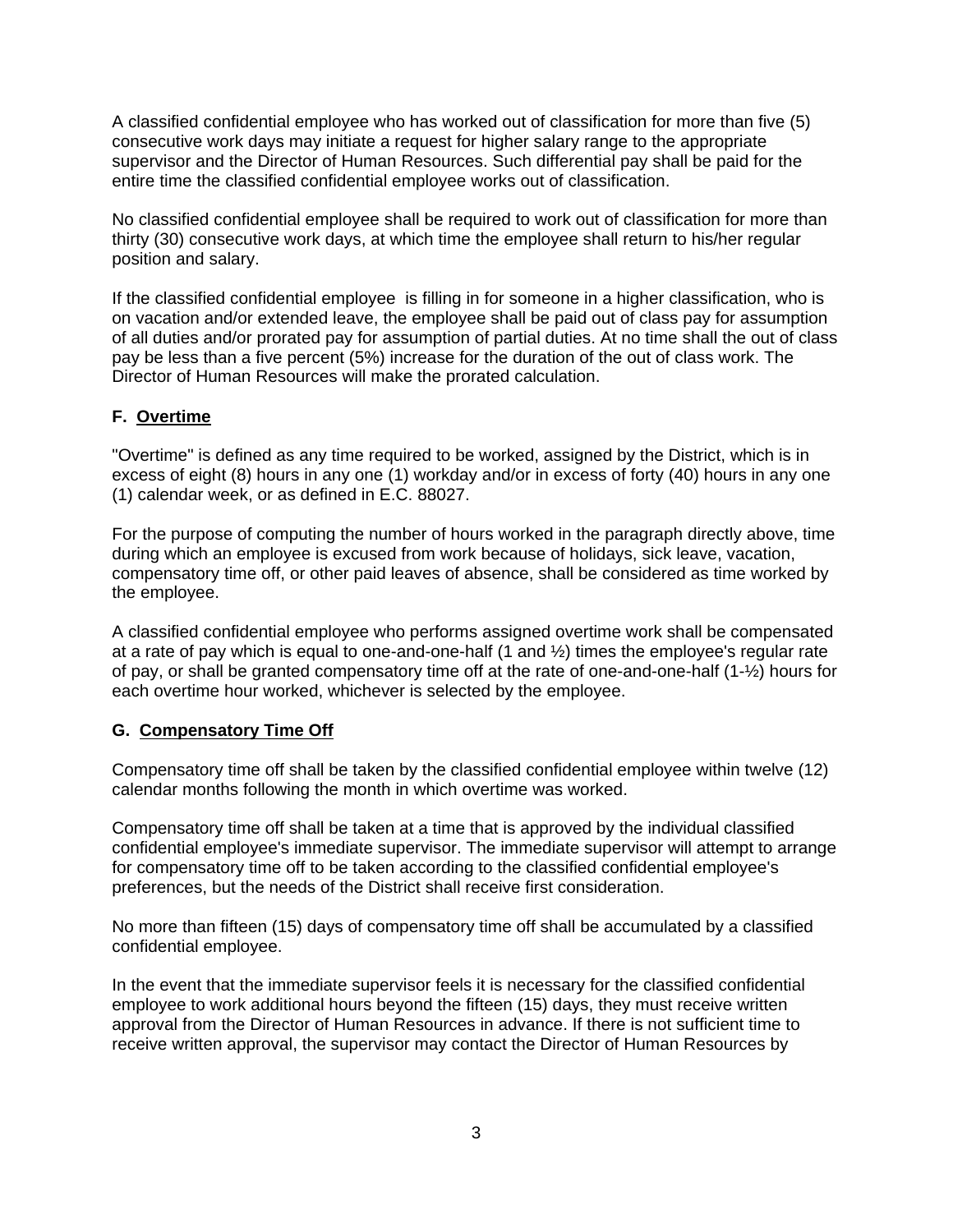phone with a follow up in writing. If the Director of Human Resources is not available, the supervisor may contact the appropriate Vice President in charge.

In lieu of compensatory time off, a classified confidential employee may receive payment for unused, accumulated compensatory time credited to them. In order to receive such payment, an employee must submit a written request for payment to the Human Resources Office by no later than 5:00 p.m. on the last day of the academic school year.

## **H. Holiday Pay**

A classified confidential employee who is required to work on a holiday designated in this Agreement shall be compensated at the employee's regular rate of pay plus one-and-one-half (1 and ½) times the employee's regular rate of pay.

#### **I. Classified Management Exemption**

All classified management is exempt from overtime, call back, holiday pay and compensatory time off.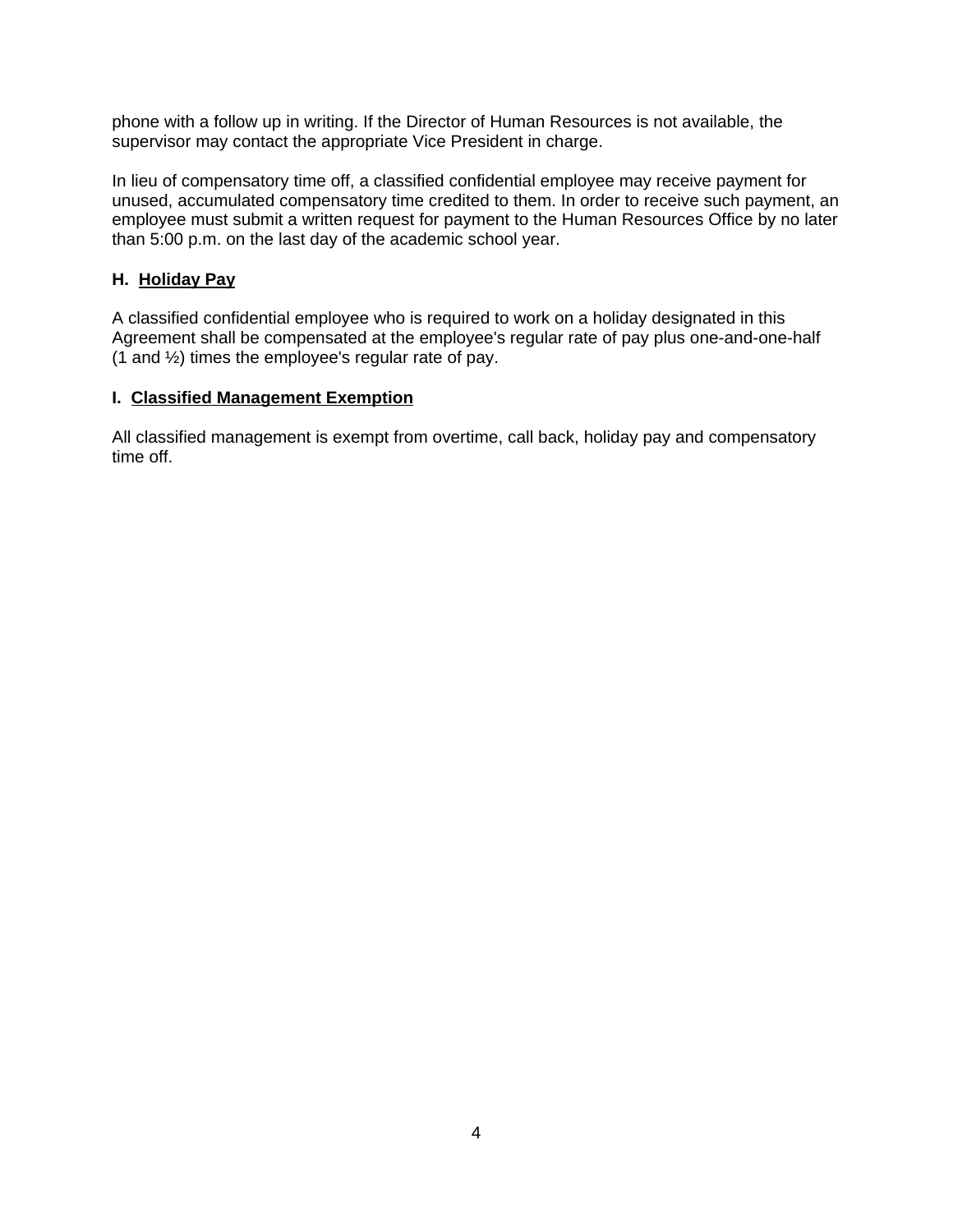#### **III. PERSONNEL FILES**

- **A.** The District shall maintain personnel files of employees at its discretion. Every employee shall have the right to inspect materials in their personnel record upon request. Employees may only request copies of documents they have signed. Every employee may inspect their entire personnel record except as outlined below.
- **B.** Materials in the personnel files of an employee which may serve as a basis for affecting the status of the employee's employment are to be made available for the inspection of the employee. However, an employee may not inspect ratings, reports, or records which: (1) were obtained prior to the employment of the employee; (2) were prepared by identifiable examination committee members; or (3) were obtained in connection with a promotional examination. Every employee shall have the right to inspect such material upon request, provided that the request is made at a time when such person is not actually required to render services to the District.
- **C.** Information of derogatory nature shall not be entered or filed unless and until the employee is given notice and an opportunity to review and comment thereon. Such notice shall allow ten (10) calendar days for review and comment. An employee shall have the right to enter comments and have them attached to any such derogatory information. Review of any derogatory information may take place during normal business hours, and the employee shall be released form duty for this purpose without salary reduction.

This paragraph C does not apply to information listed in the three (3) numbered phrases in paragraph B immediately above. An employee may not inspect ratings, reports, or records which: (1) were obtained prior to the employment of the employee; (2) were prepared by identifiable examination committee members; or (3) were obtained in connection with a promotional examination.

**D.** If an employee disagrees with material or the contents of materials to be placed in the employee's personnel files, the employee may prepare a written statement within ten (10) days of knowledge of the materials which will be attached to the materials in the personnel file.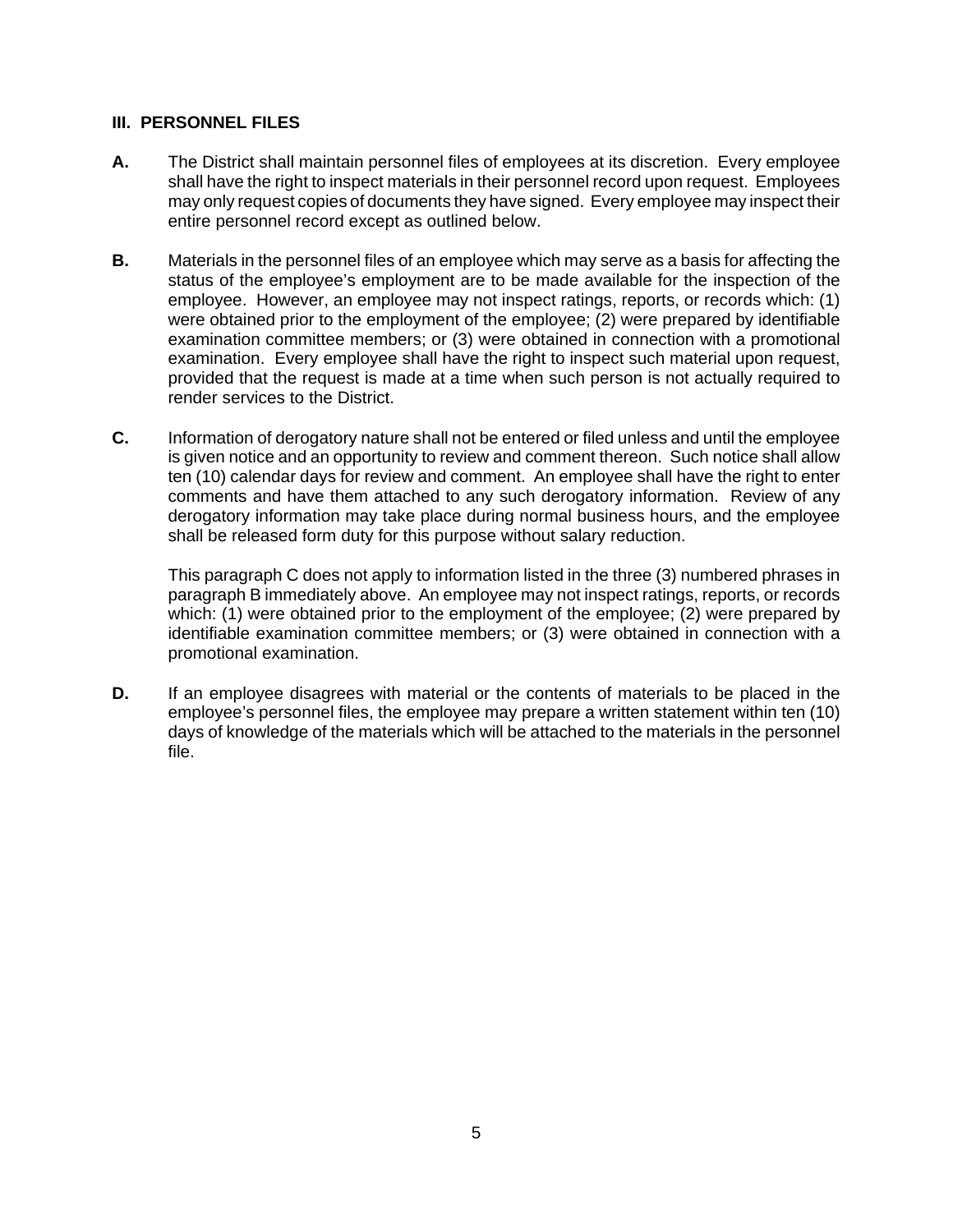# **IV. TERMS OF EMPLOYMENT**

# **A. Probationary Period**

Employees shall serve a one (1) year probationary period.

Probationary employees shall be evaluated by their immediate supervisor during their fifth and tenth months of service. The evaluating supervisor shall review the performance evaluation with the probationary employee prior to submitting it to the Human Resources Office for filing. The employee, supervisor, and the Vice President/President shall sign the performance evaluation. Probationary employees may be dismissed from service at the discretion of the Board of Trustees or designee.

#### **B. Permanent Employee**

A person who has completed the one (1) year probationary period is deemed a permanent employee of the District.

#### **C. Reinstatement of Permanent Employees After Resignation**

Any permanent employee who voluntarily resigns from their permanent position may be reinstated or re-employed by the governing board of the District, within thirty-nine(39) months after their last day of paid service and without further competitive examination, to a position in his/her former classification as a permanent or limited-term employee, or as a permanent or limited-term employee in a related lower class or a lower class in which the employee formerly had permanent status, if applicable.

## **D. Probationary Period After Classification Change Through Hiring Process**

A permanent employee who changes classifications through the employment process must perform a probationary period in the new classification. An employee who is unable to successfully complete the probationary period, by meeting the performance standards of the new classification, may be returned to his/her former position, or to a similar classification at the same salary range and step as the former position without a loss in status or benefits.

## **E. Parking**

The District shall provide free parking to employees.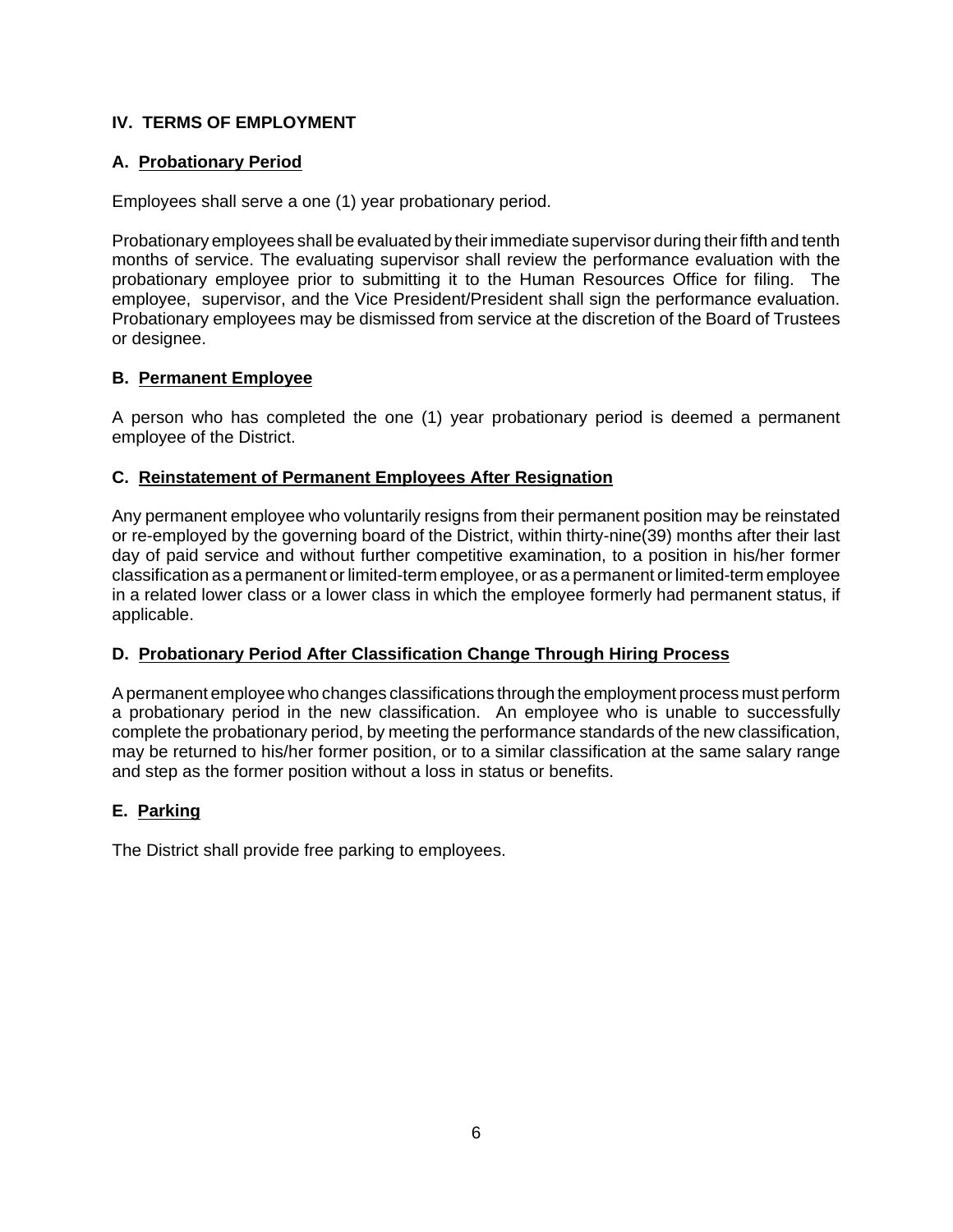# **V. EVALUATIONS**

Performance evaluations are required as follows:

- (1) Probationary employees shall be evaluated during the fifth and tenth months of employment.
- (2) Permanent employees shall be evaluated in the month of their second anniversary date and bi-annually thereafter.

No performance evaluation shall be made based solely upon hearsay statements. Performance evaluations shall be based on the evaluator's personal observations and knowledge of the employee's job performance. Any negative performance evaluation shall include specific recommendations for improvements and provisions for assisting the employee in implementing any recommendation made.

The employee shall have the opportunity to review and discuss his/her written evaluation with the evaluator and receive a copy. The employee shall then sign the evaluation verifying that the discussion and review have taken place. The employee's signature in no way signifies agreement with the evaluation. The employee shall be provided a copy of the signed evaluation.

If the employee disagrees with the evaluation, he/she has the right to attach a statement to the District copy of the evaluation within ten (10) days after receiving the employee's copy.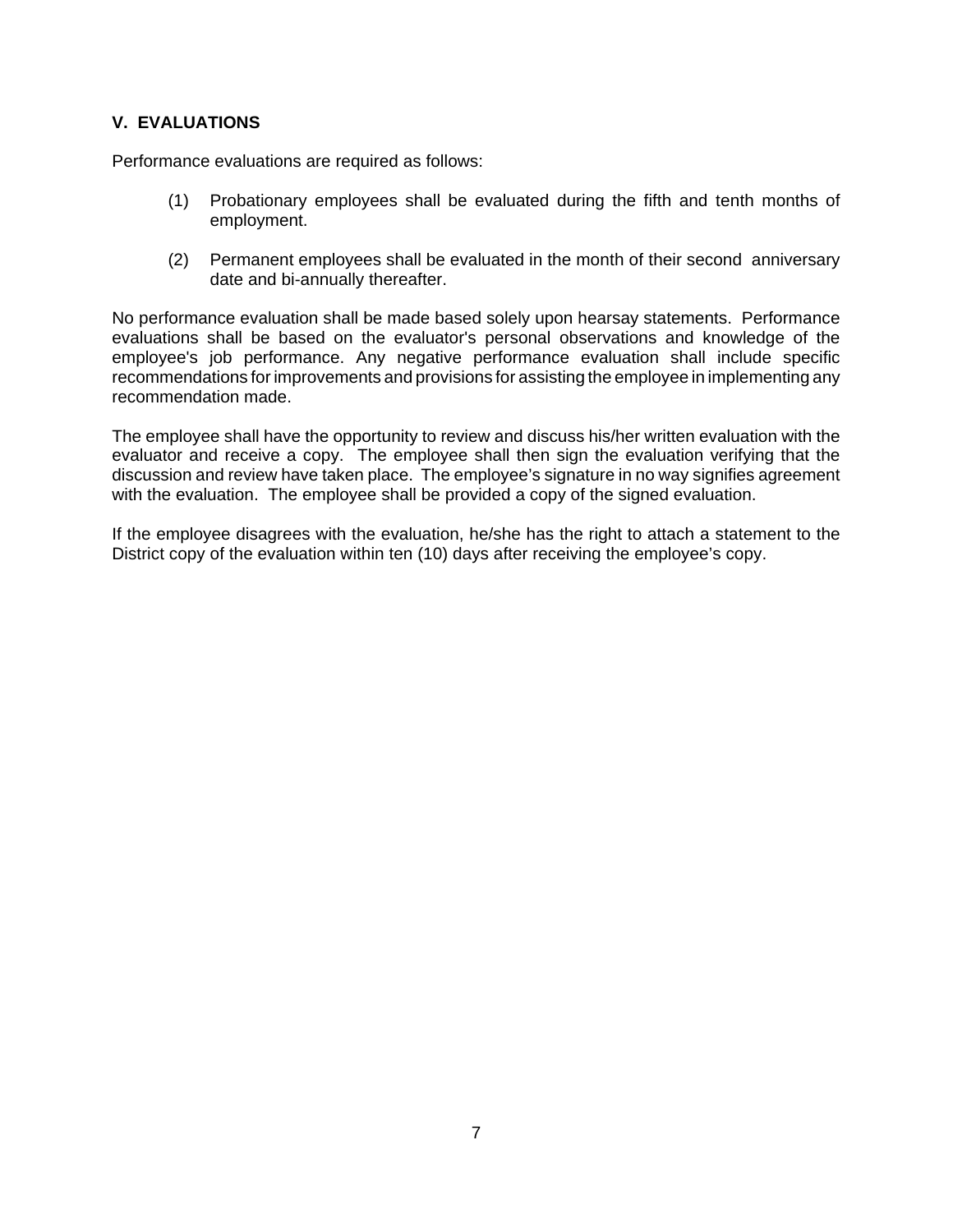# **VI. SALARY**

Salary schedules shall be maintained in the Human Resources Office. A copy of the current salary schedule shall be provided to employee.

Appointees shall be placed on the salary schedule as follows: (1) Step A for those who meet the minimum qualifications for the classification, (2) Step B for those who have one (1) or more years of verifiable experience above the minimum qualifications in a comparable classification, or (3) Step C for those who have two (2) or more years of verifiable experience above the minimum qualifications in a comparable classification.

#### **A. Anniversary Date**

The anniversary date for permanent employees hired prior to July 1, 1982, shall be the first day of the month of employment.

For permanent employees hired on July 1, 1982, and thereafter, the anniversary date for employees hired between the first day of the month and the fifteenth day of the month shall be the first day of the month of employment.

For permanent employees hired on July 1, 1982, and thereafter, the anniversary date for employees hired on the sixteenth day of the month or thereafter shall be the first day of the month following the month of employment.

#### **B. Longevity Steps – Confidential Employees**

A permanent classified confidential employee who accepts another job classification with the District shall retain his/her current step on the salary schedule and longevity, if applicable.

A permanent classified confidential employee shall earn additional compensation based on his/her length of service with the District. The longevity steps and percentage of salary increase are calculated from the anniversary date of the employee and based on the employee's years of service.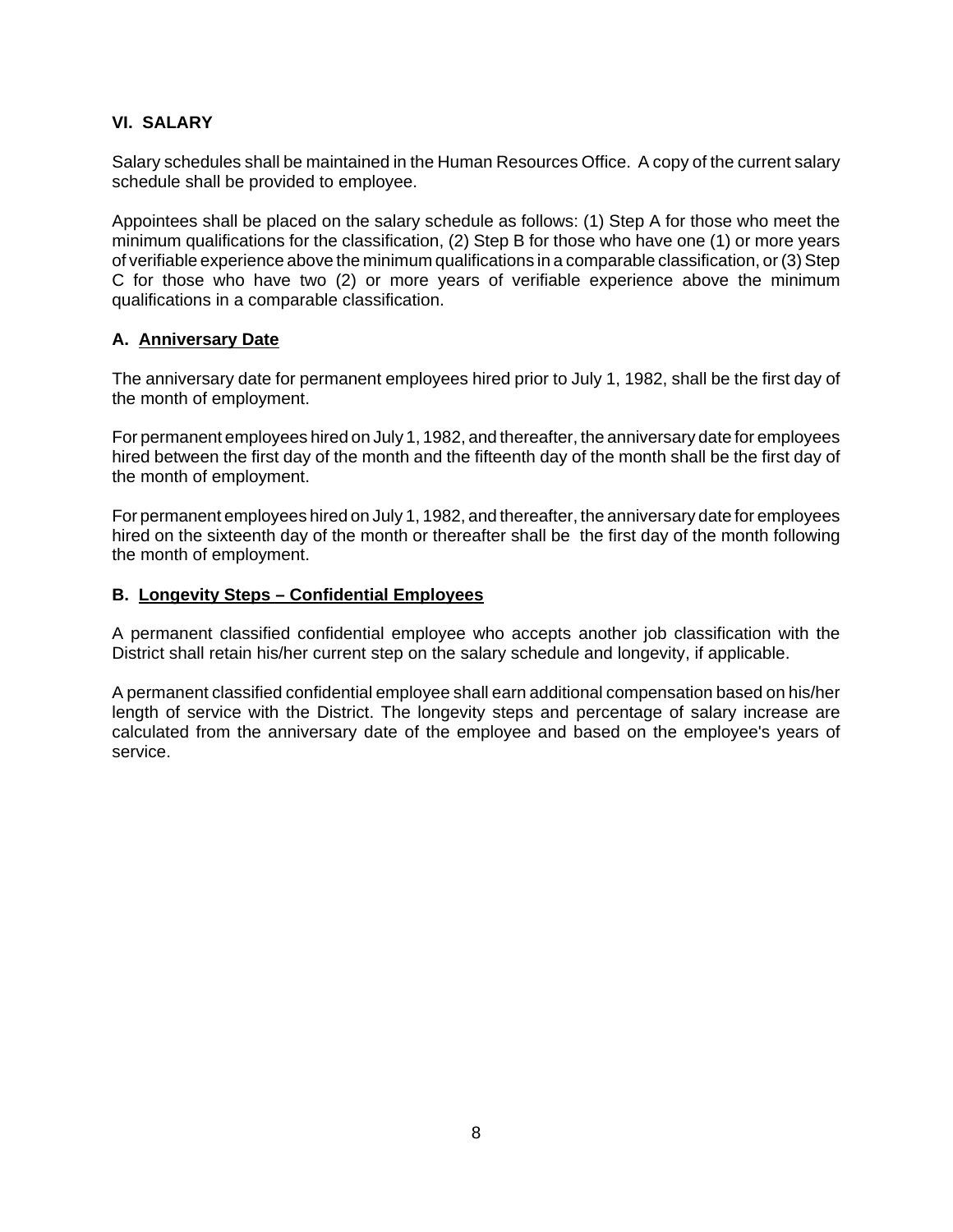#### **VII. INSURANCE**

The District agrees to pay the cost of medical, dental, prescription card, and optical insurance for employees and dependents. District shall maintain employee medical, dental, prescription card, and optical insurance programs consistent with other District employee medical, dental, prescription card, and optical insurance programs.

#### **A. Early Retirement Programs**

Under certain conditions an employee who has not yet reached sixty-five (65) years of age, however the employee must have attained the minimum age required by PERS, may retire and have the District make premium payments in full on behalf of the retiree and dependents for medical, hospital, dental, prescription card, and optical insurance coverage. Those conditions are as follows:

- (1) an employee shall have at least twelve (12) years of service to the District;
- (2) an employee's age added to the member's years of service to the District shall total at least the number seventy (70);
- (3) when a retiree under this program reaches sixty-five (65) years of age, the District shall provide a Medicare Supplement for retirees which shall include a prescription card; and
- (4) when a retiree under this program reaches sixty-five (65) years of age, the District shall provide a Medicare Supplement for retirees which shall include the vision and dental plan.

#### **B. Medicare Supplement for Retirees and Miscellaneous Insurance Provisions**

The District agrees to offer a Medicare Supplement insurance program provided by AFLAC to qualified employees who retire during the duration of this Agreement, and their qualified dependents, in accordance with the following conditions.

- (1) The employee shall have worked full time for the District for twelve (12) years or more at the time of retirement. Employment in another district shall not be counted in the twelve (12) year requirement.
- (2) The employee's age when added to the member's years of service to the District shall total at least the number seventy (70).
- (3) A qualified employee who reaches sixty-five (65) years of age becomes eligible for the program, and the District agrees to pay the premium for the life of the eligible retiree.
- (4) The District shall make the premium payments on behalf of the retiree.
- (5) The District shall provide a PCS card to qualified retirees and dependents, paid for through the insurance fund.
- (6) The District shall provide a vision (VSP) plan to qualified retirees and dependents,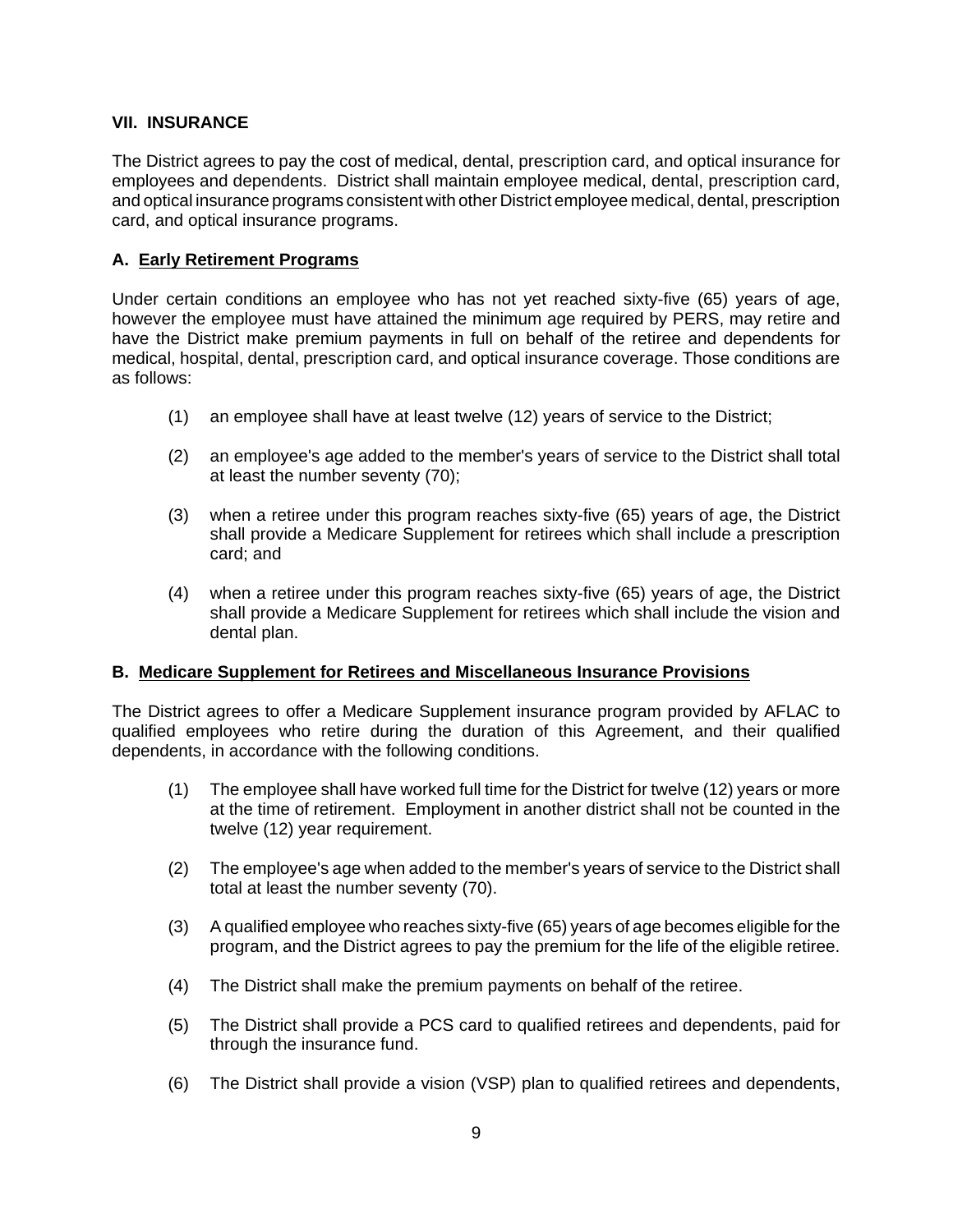paid for through the insurance fund.

- (7) The District shall provide a dental plan to qualified retirees and dependents, paid for through the insurance fund.
- (8) The supplemental insurance program shall cover qualified dependents of the retiree.
- (9) The District does not provide life insurance for retirees.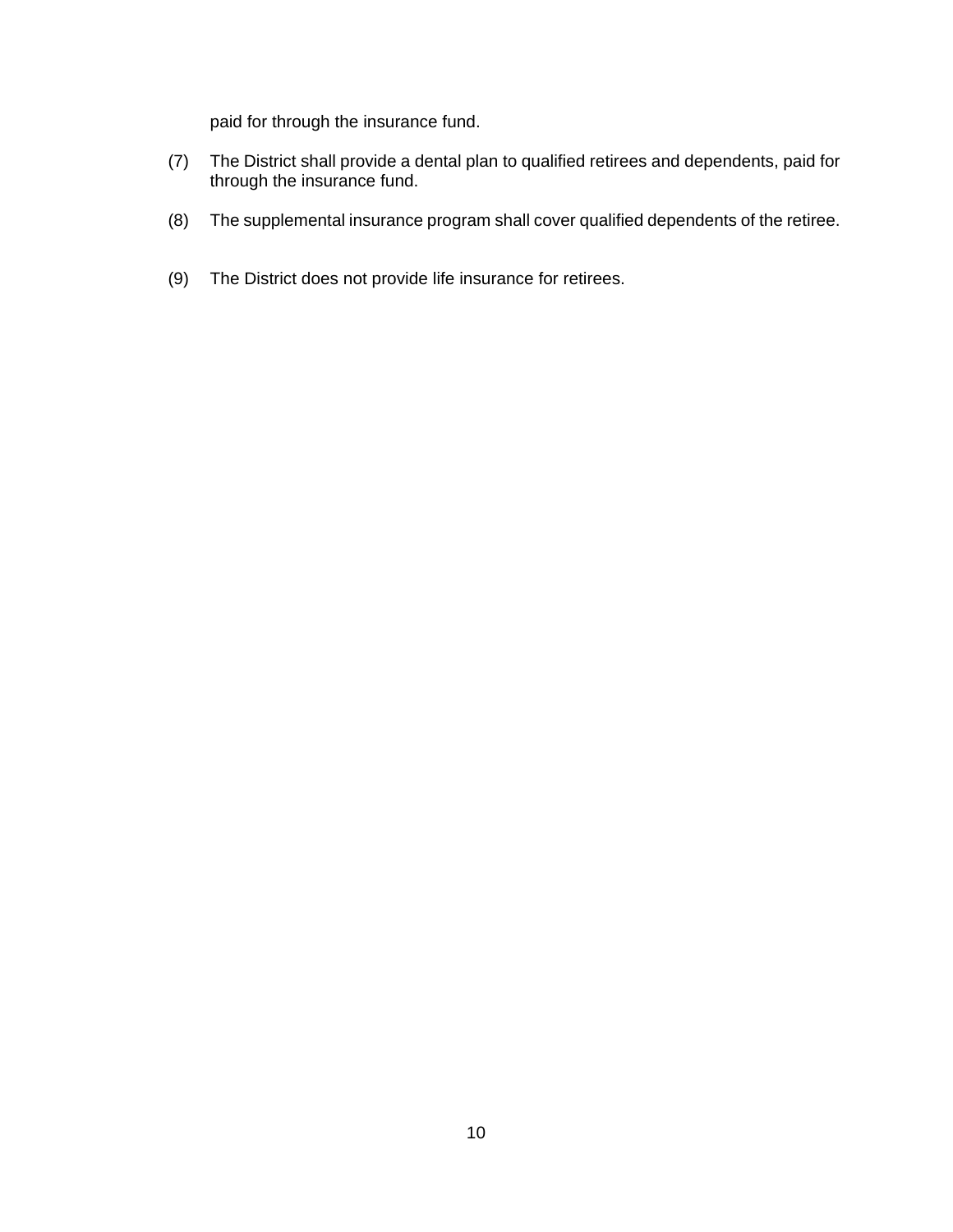# **VIII. LEAVES OF ABSENCE**

# **A. Sick Leave**

Sick leave for illness or injury shall be earned at the rate of one (1) day per month for each month of service per school year. After employees have completed three (3) years of service, they shall earn paid sick leave at the rate of one-and-one-half (1 and ½) days for each month of service. After employees have completed twelve (12) years of service, they shall earn paid sick leave at the rate of two (2) days for each month of service to the District. After employees have completed twenty (20) years of service, they shall earn paid sick leave at the rate of two and one-quarter (2-1/4) days per month of creditable District service.

## **Accumulation of Sick Leave**

Unused sick leave credit shall be accumulated from year to year.

Credit for sick leave shall be made available to all employees on the first (1st) day of their contract year and need not be accrued prior to the time employees use sick leave. However, new employees shall not be eligible to use more than twelve (12) days of sick leave, or the proportionate amount to which they are entitled, until the first (1st) days of the calendar month after completion of one (1) year of active service with the District.

Employees who use all of their current annual sick leave credit and subsequently fail to complete their full assignment for the school year shall have deducted from their final pay warrant the amount paid to them for the unearned current annual sick leave.

# **Verification of Absence**

Verification of absence due to illness or injury for a period of five (5) or more consecutive work days shall be provided by means of a written statement from the employee's physician or licensed medical practitioner certifying illness or injury. This written statement shall be submitted to the Human Resources Office before the employee may return to duty.

Employees who are absent from work because of illness or injury for one (1) month (thirty [30] consecutive days) or more shall be required to provide a written statement from the employee's physician or licensed medical practitioner which verifies that the employee is able to return to work and has received the physician's or practitioner's approval to do so. This written statement shall be submitted to the Human Resources Office before the employee may return to duty.

Verification of absence due to illness or injury for a period of twelve (12) or more days in any given calendar month shall be provided by means of a written statement from the employee's physician or licensed medical practitioner at the District's expense.

## **Transfer of Sick Leave**

Employees who have been employed by another college or school district for a period of one (1) calendar year or more who then subsequently are employed by this District within one (1) calendar year of termination from the prior employing district, shall have transferred to this District the total remaining amount of sick leave accumulated in the prior district to which the employee was entitled.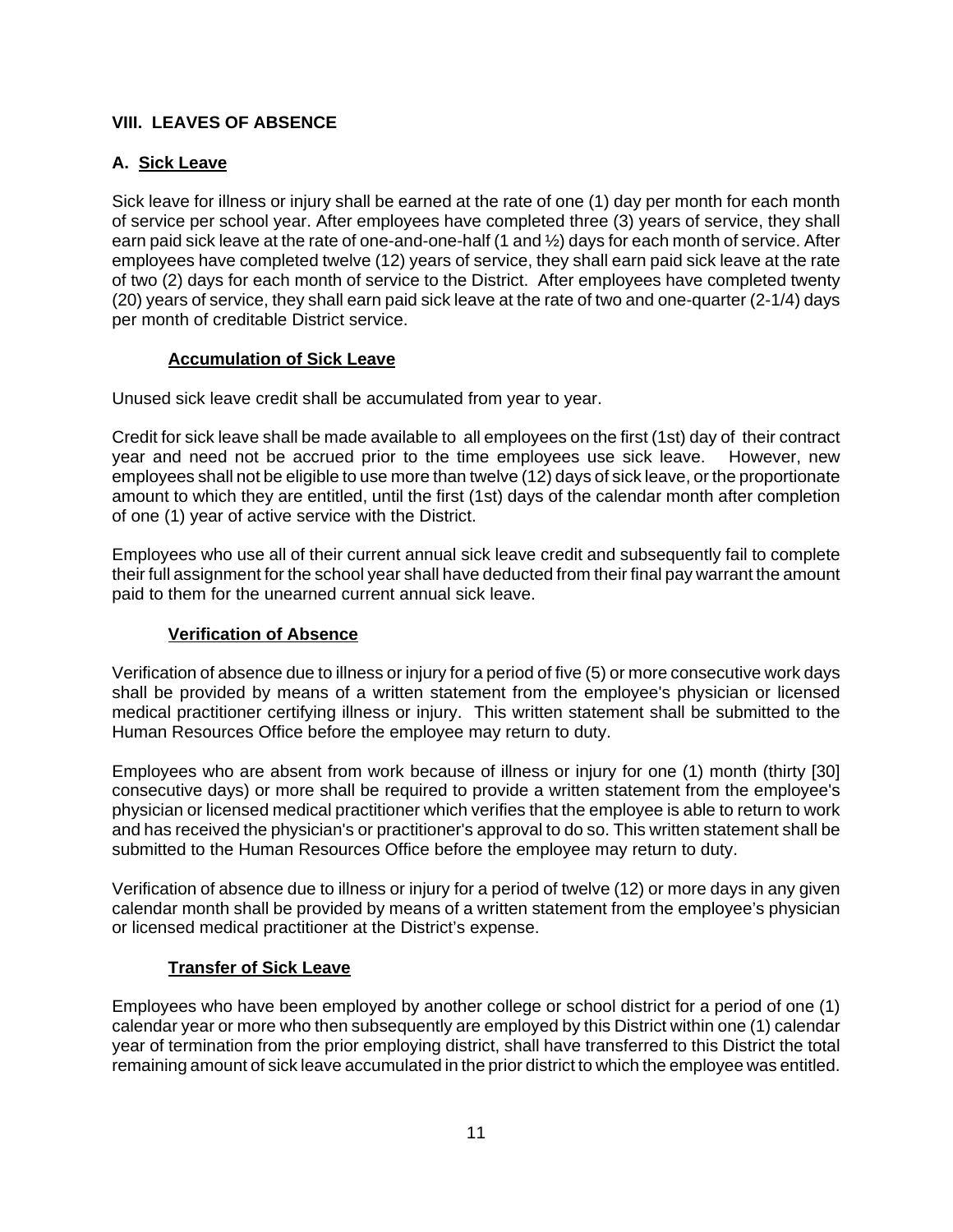# **B. Extended Sick Leave**

If the extended (other) sick leave period is a result of an industrial injury or illness, the period of eligibility for extended (other) sick leave begins after all other paid leaves and compensatory time are exhausted, and the extended sick leave period shall not exceed five (5) months.

If the extended (other) sick leave period is a result of a non-industrial injury or illness, the period of eligibility begins on the first day of illness or injury and shall extend for a period of five (5) months. This period runs concurrently with all other paid leaves and compensatory time.

After the member exhausts all other paid leaves and compensatory time, they will be entitled to the difference between their salary and the salary of a substitute for the remainder of the five (5) month period beyond the time of paid leaves.

If workers' compensation or SDI is provided, employees shall be allowed to retain those benefits in addition to the difference in salary, provided the total of all the amounts does not exceed their regular salary.

## **C. Additional Leave for Nonindustrial Accident or Illness**

A permanent employee who has exhausted all entitlement to sick leave, vacation, compensatory time, overtime, or other available paid leave and is absent because of nonindustrial accident or illness may be granted additional leave, paid or unpaid, not to exceed six (6) months. The board may renew the leave of absence, paid or unpaid, for two (2) additional six (6) month periods or such lesser leave periods that it may provide, but not to exceed a total of eighteen (18) months.

When the employee is able to resume the duties of a position within the classification to which assigned, the employee may do so at any time during the leaves of absence granted under this section and time lost shall not be considered a break in service. The employee shall be restored to a position within the classification to which previously assigned, and if possible, to the position to which previously assigned, and with all rights, benefits and burdens of a permanent employee.

If at the conclusion of all leaves of absence, paid or unpaid, the employee is still unable to assume the duties of the position, the employee shall be placed on a re-employment list for a period of thirty-nine (39) months. Re-employment shall follow the procedures as outlined in Education Code section 88195.

## **D. Industrial Accident And Illness Leave**

## **Eligibility for Coverage**

An employee who either suffers an injury as a direct result of an accident, or develops an illness, arising out of and in the course and scope of employment shall be entitled to a leave of up to sixty (60) working days in any one (1) fiscal year for the same injury or illness.

Eligibility for such coverage shall begin on the first (1st) work day of employment. Industrial accident and illness leave shall commence on the first (1st) day of absence.

# **Reporting Procedures**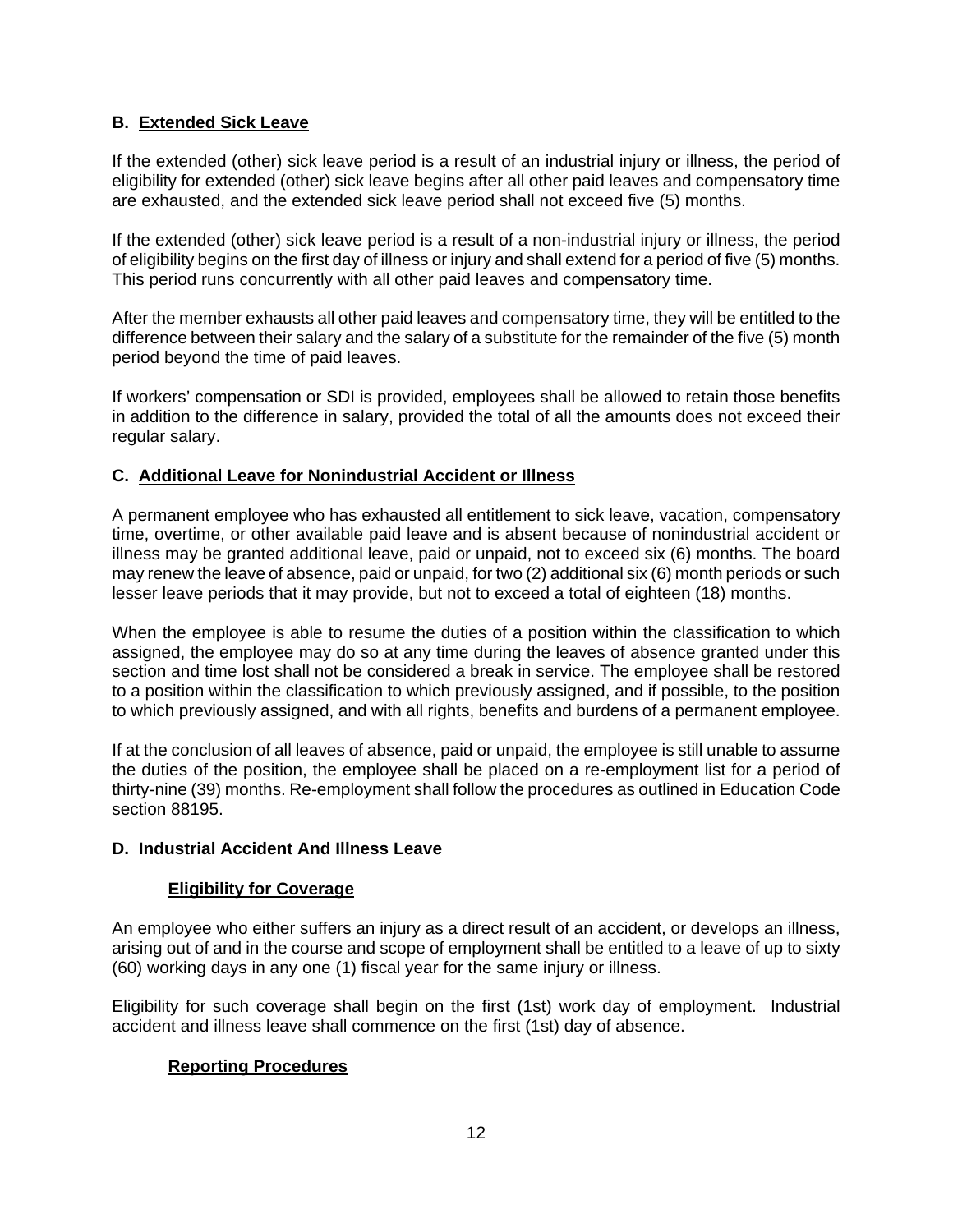Any accident or illness shall be reported immediately to the supervisor of the involved employee. Within twenty-four (24) hours of a qualifying accident or illness, the employee involved shall complete and file an accident report with the Human Resources Office. In addition, a physician's written report shall be completed and filed with the Human Resources Office. This report shall describe the nature and extent of the injury or illness and the estimated time the employee will be away from work because of the illness or injury. (Reporting forms are available in the Human Resources Office)

#### **Use of Leave**

Allowable leave shall not be accumulated from year to year, and when this leave overlaps a fiscal year, the employee shall be entitled to only that amount remaining at the end of the fiscal year in which the injury or illness occurred.

Industrial accident and illness leave will be reduced by one (1) day for each day of authorized absence regardless of a compensation award made under workers' compensation.

This leave is to be used in lieu of normal sick leave.

When entitlement to this leave has been exhausted, entitlement to other sick leave will then be used. However, if an employee is receiving workers' compensation, that employee shall be entitled to use only so much of his/her accumulated or available sick leave, accumulated compensatory time, vacation or other available leave which, when added to the workers' compensation award, provide for a full day's wage or salary.

Payment for wages lost on any day shall not, when added to an award granted the employee under the workers' compensation laws of this state, exceed the normal wage for the day.

During all paid leaves under this section, the employee shall endorse to the District all wage loss benefit checks received under the workers' compensation laws of this state. The District, in turn, shall issue the employee appropriate warrants for payment of wages or salary and shall deduct normal retirement and other authorized contributions.

Upon termination of industrial accident and illness leave, the employee shall be entitled to request extended sick leave benefits, if necessary.

When all available leaves of absence, paid or unpaid, have been exhausted and if the employee is not medically able to assume the duties of the position, then the employee shall, if not placed in another position, be placed on a re-employment list for a period of thirty-nine (39) months or as specified in Education Code Section 88192.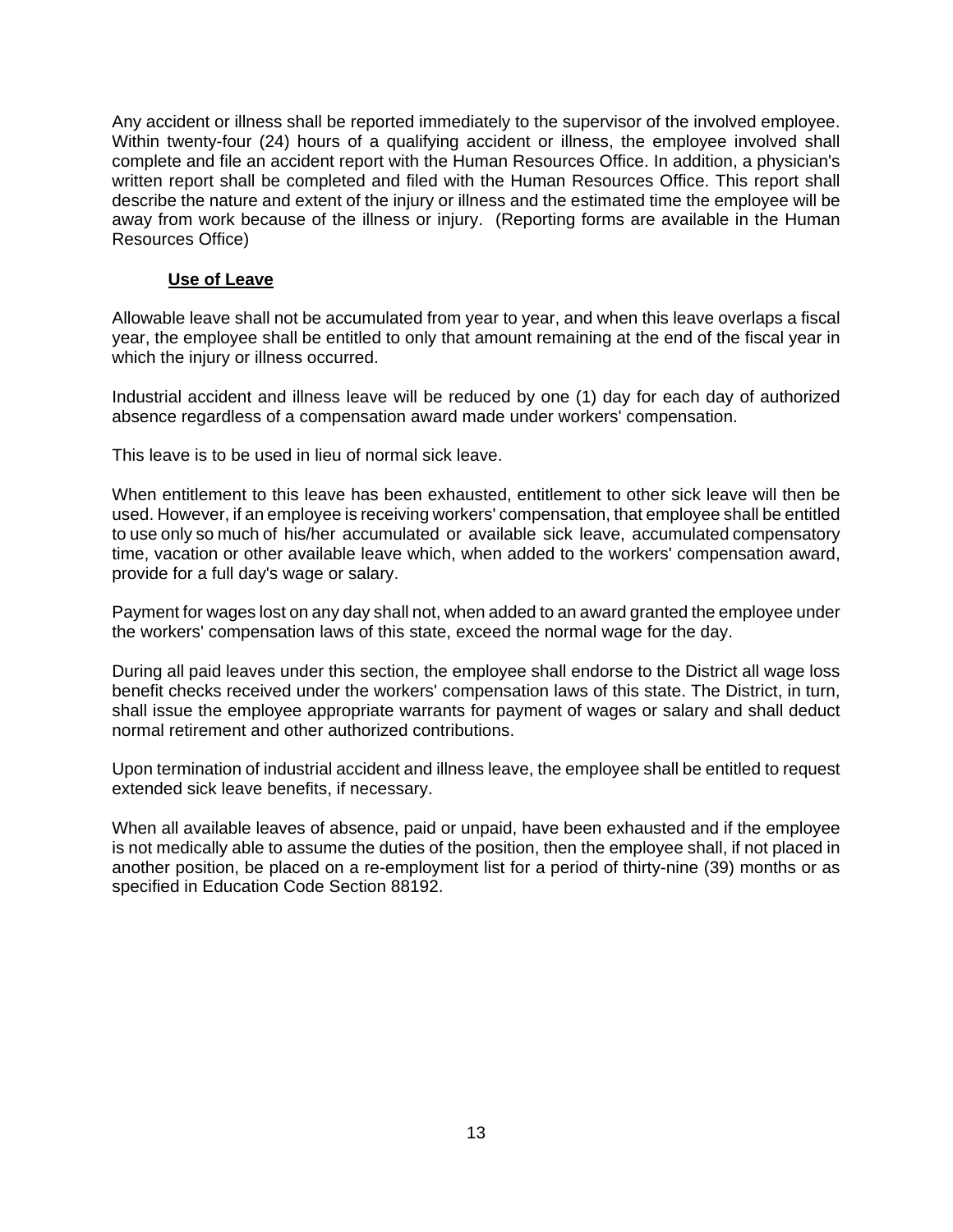# **E. Rights of Employee Returning From Leave**

Upon expiration of a leave of absence, employees shall be placed in the same position in which they previously worked providing the position still exists. If the position does not exist, employees will be placed in a comparable position, if any.

#### **F. Use of State Disability Insurance**

In the event of disability and unless otherwise provided by this section, employees shall have the option of:

- (1) Utilizing vacation when eligible to receive State Disability Insurance benefits (SDI). Under current law, the use of vacation is not considered wages. As such, vacation shall not be coordinated with SDI, and SDI benefits may be retained by the employee. Pre-approval must be obtained prior to utilizing vacation under normal circumstances;
- (2) Using all accumulated sick leave before using State Disability Insurance basic benefits;
- (3) Using all accumulated compensatory time, after sick leave is exhausted, before using State Disability Insurance basic benefits;
- (4) Using only State Disability Insurance basic benefits before using accumulated sick leave and compensatory time;
- (5) Coordinating State Disability Insurance Basic Benefits with accumulated sick leave, and compensatory time after sick leave is exhausted, so that an employee's daily sick leave, and compensatory time after sick leave is exhausted, will be reduced by only the amount necessary to equal a full day's wage when added to the disability benefit amount.

If at the time a disability claim is made an employee declares in writing that he/she is in the final three years of employment prior to retirement, said employee shall be required to utilize accumulated sick leave before using State Disability Insurance basic benefits for the remainder of the period for which such disability might exist.

#### **G. Personal Necessity Leave**

Earned sick leave may be used by an employee for the purpose of personal necessity. However, no more than seven (7) days of earned sick leave in a fiscal year may be used for category numbers one (1) through seven (7) below.

- (1) The death of a member of the employee's immediate family (as defined under Bereavement Leave) when additional leave is required beyond that provided in Bereavement Leave.
- (2) An accident, involving the employee's person or property, or the person or property of a member of the employee's immediate family.
- (3) The death of a friend.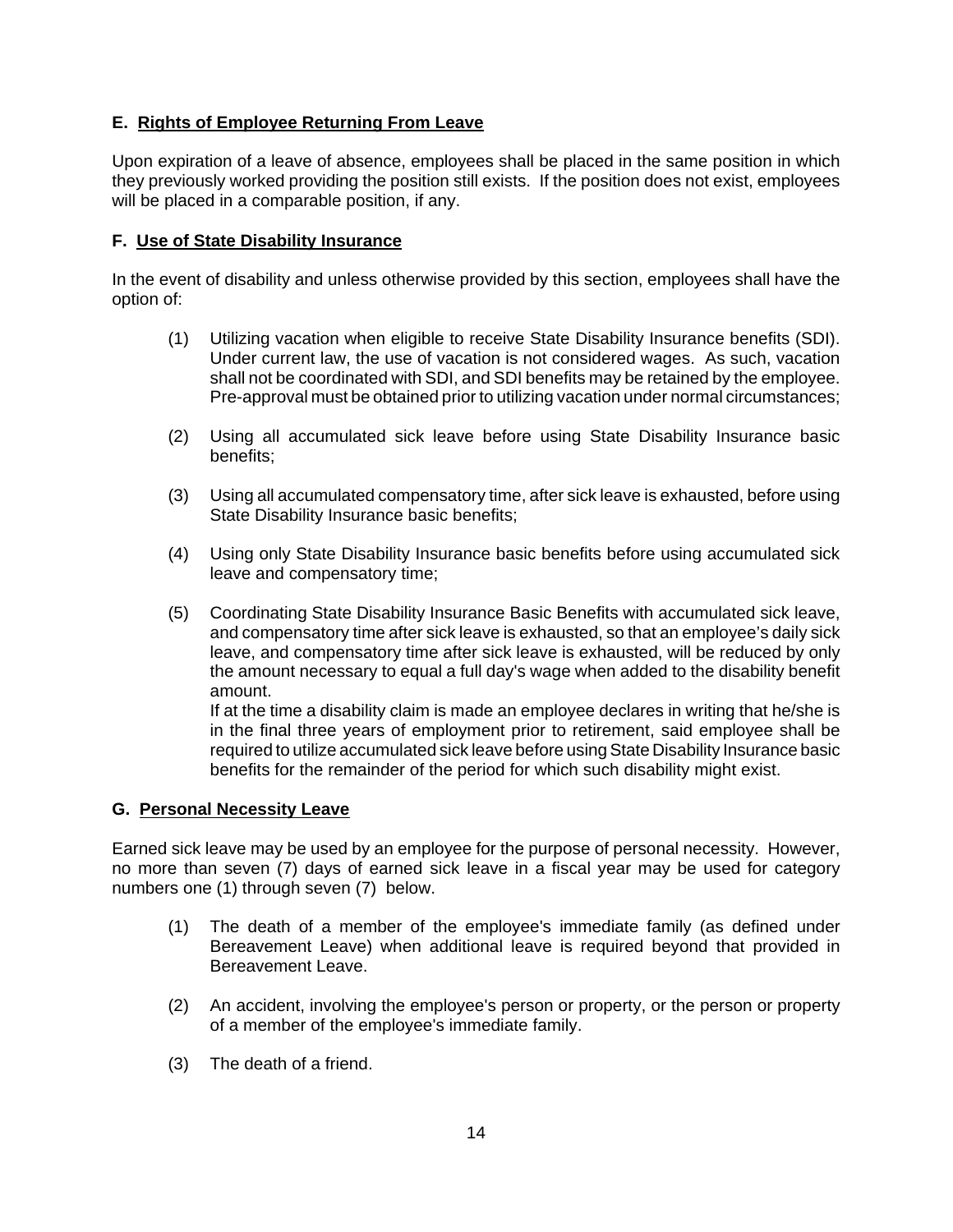- (4) A special event in the employee's immediate family.
- (5) An illness of a member of the employee's immediate family.
- (6) An appearance in court as a litigant or as a witness under official order.
- (7) Personal necessity.

Employee has the responsibility of notifying the supervisor as soon as possible of need to take personal necessity leave. When employee completes time sheet, he/she shall designate which of the seven (7) categories of personal necessity leave was taken.

#### **H. Bereavement Leave**

Employees shall be granted three (3) days of bereavement leave with pay in the event of the death of any member of the employee's immediate family.

"Member of the immediate family" shall mean the mother, father, grandmother, grandfather, or grandchild of the employee or of the spouse of the employee; or the spouse, son, son-in-law, daughter, daughter-in-law, brother, brother-in-law, sister, or sister-in-law of the employee, or any relative living in the immediate household of the employee.

Employees who must travel at least five-hundred (500) miles to attend a funeral of a member of the employee's immediate family will be granted one (1) additional day of bereavement leave. If an additional five-hundred (500) miles must be traveled for the same funeral, then one (1) more leave day will be granted. If an employee is traveling pursuant to this paragraph to attend the funeral of the employee's mother, father, spouse, son or daughter, an additional two (2) other days of bereavement leave, in addition to the applicable travel days shall be granted.

## **I. Pregnancy and Childbirth Leave**

A pregnant female employee on active duty shall be eligible to utilize sick leave for any disabilities caused, or contributed to, by pregnancy, childbirth or miscarriage.

The employee is required to submit to the Human Resources Office a written statement from her physician or licensed medical practitioner which certifies that she is unable to perform her normal duties because of medical reasons related to pregnancy.

Pregnancy and childbirth leave shall terminate when the employee's physician or licensed medical practitioner declares in writing that the employee is able to return to work.

## **J. Maternity Leave**

Maternity leave may be granted to a female employee, without pay and benefits, for a period of time up to and including twelve (12) consecutive calendar months immediately following pregnancy and childbirth leave.

In order to qualify for such leave, the employee is required to submit a written request to the Human Resources Office which includes the proposed date the leave is to begin and the proposed duration of the maternity leave.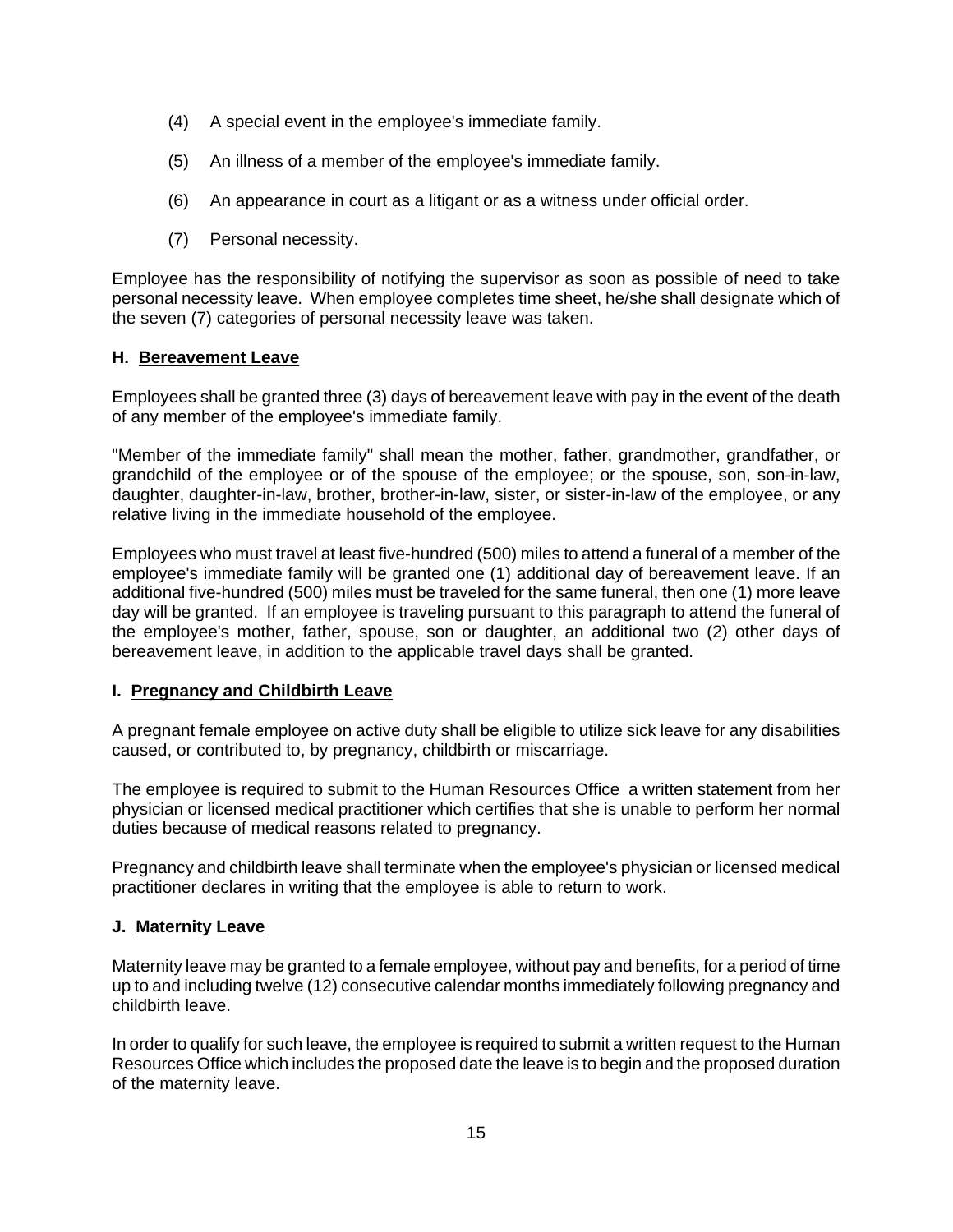The request shall be submitted at least thirty (30) calendar days prior to the commencement of the maternity leave.

# **K. Jury Duty**

An employee who is called for jury duty will be granted the necessary time off with pay to fulfill jury duty obligations. Also, an employee who is required to appear in court as a witness, but not as a litigant, or to respond to an official order from another governmental jurisdiction for reasons not brought about through the employee's connivance or misconduct, shall also be granted such leave.

This leave shall be granted with pay up to the amount of the difference between the employee's regular earnings and any amount received for jury or witness fees. Any meal, mileage and/or parking allowances provided to the employee in connection with jury or witness service shall not be considered in the amount received for such service.

An employee who is called to jury duty, subpoenaed as a witness (but not as a litigant), or officially summoned by another governmental jurisdiction, is required to provide to the Human Resources Office a copy of the official call to jury duty, subpoena, or summons.

#### **L. Military Leave**

Employees shall be entitled to all military leaves and benefits as provided by Education Code Section 87832 and Military and Veteran's Code Sections 389 through 395.4.

#### **M. Leave Without Pay**

Requested by the Employee:

Employee may request, and with administrative approval, take up to one calendar month (20 work days) leave. Medical benefits will continue to be paid by the District during the time off. Longevity, anniversary date, illness or injury leave and vacation benefits will continue uninterrupted.

Required by the District:

Employee who is required by the District to take time off during the summer will continue to receive paid medical benefits, accrual of illness or injury leave and vacation time. Also, employee's anniversary date and longevity date will not be affected by the reduction in time for the summer. (Board of Trustees 10-10-79)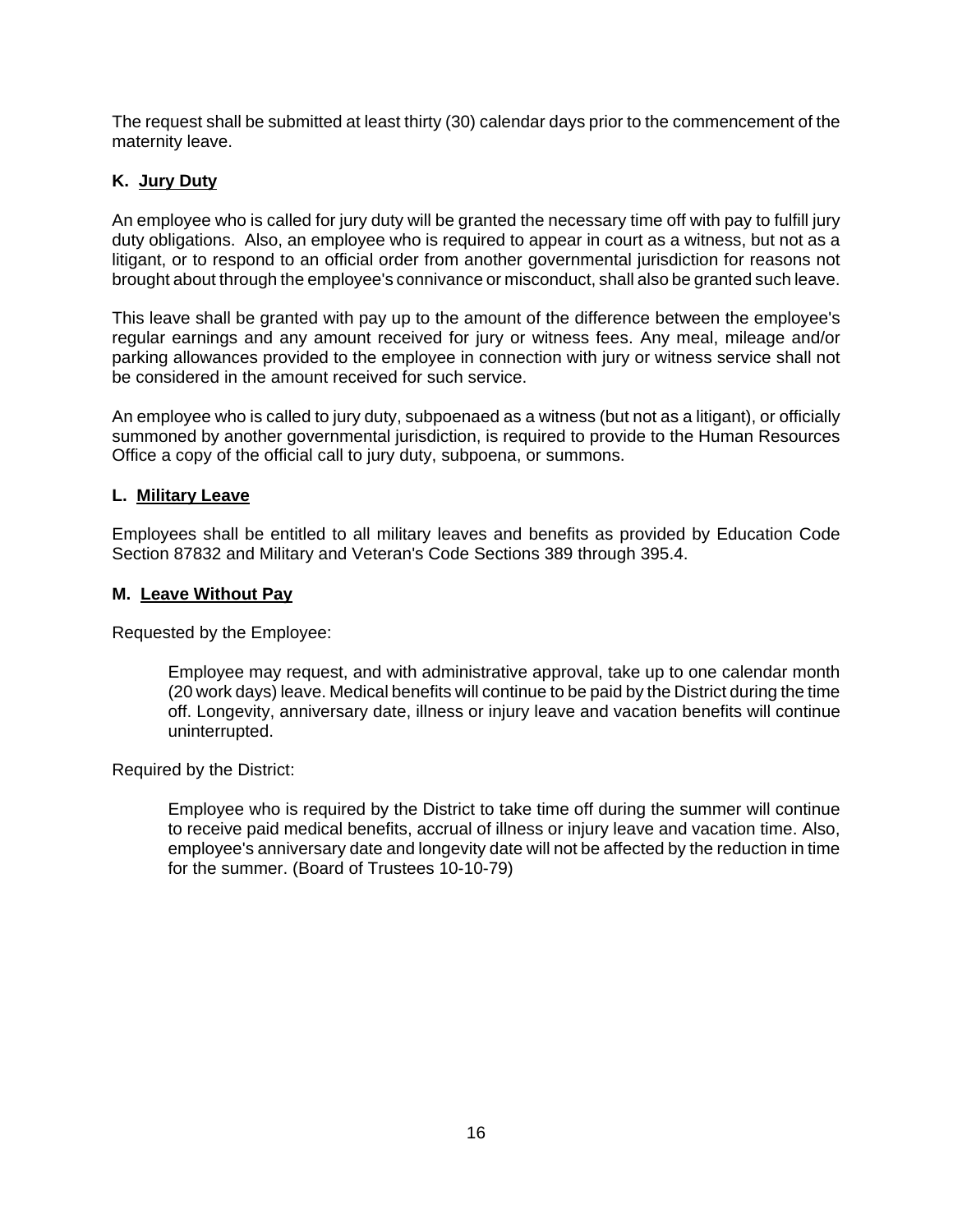# **N. Other Leaves of Absence**

Employee may be granted a leave of absence with or without pay by the Board of Trustees upon the recommendation of the Superintendent. Such a leave may be granted for a period of time which does not exceed one (1) year when such action is not contrary to the best interest of the District.

## **O. Catastrophic Leave Pool Program**

The District hereby establishes a Catastrophic Leave Pool Program (CLPP) that will enable Classified Management/Confidential who qualify to use leave credits accumulated in a pool which is created by donations of eligible leave credits by Classified Management/ Confidential members and Administrators.

## **Definitions**

For the purposes of this program, the following definitions shall apply.

- (1) "The CLPP" or "this program" shall mean the Catastrophic Leave Pool Program.
- (2) "The Director" shall mean the Director of Human Resources.
- (3) "Catastrophic illness or injury" shall mean an illness or injury that is expected to incapacitate an employee for an extended period of time, or that incapacitates a member of the employee's immediate family which incapacity requires the employee to take time off from work for an extended period of time to care for that family member, and taking extended time off from work creates a financial hardship for the employee because he or she has exhausted all of his or her sick leave and other paid time off.
- (4) "Member of the immediate family" shall be as it is defined in the Bereavement Leave section of this Handbook.
- (5) "Eligible leave credits" shall mean sick leave, vacation leave and compensatory time accrued to a donating employee.

## **Participation**

An employee who is, or whose family member is, suffering from a catastrophic illness or injury and who desires to participate in the CLPP must meet all of the following requirements to qualify for this program.

- (1) Submit a request in writing to the Director seeking to qualify for the CLPP.
- (2) Provide verification of catastrophic illness or injury by submitting a physician's or licensed medical practitioner's statement in writing to the Director which includes all of the following information:
	- (a) that the applicant or family member is under the physician's or practitioner's direct care for treatment of the catastrophic illness or injury;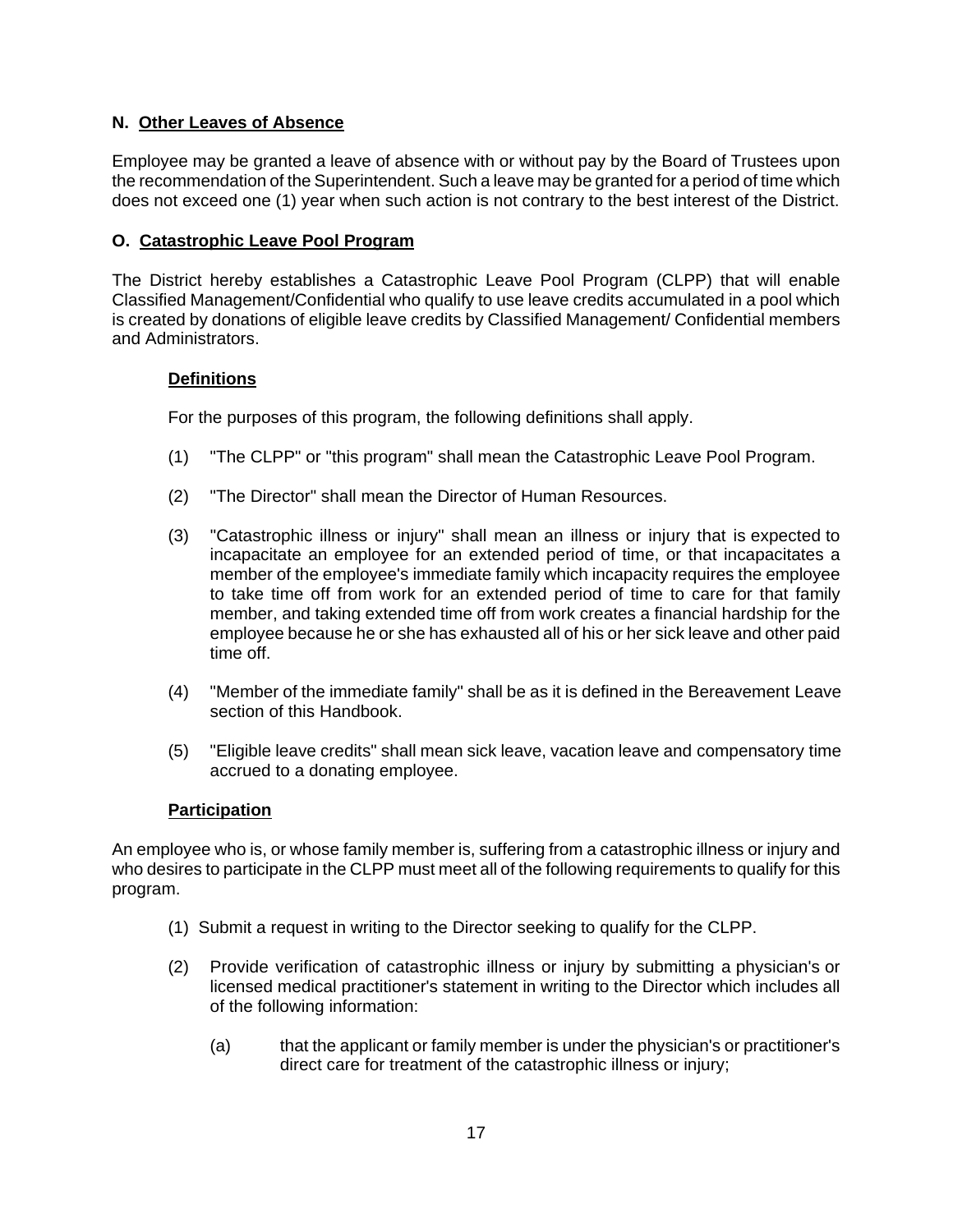- (b) a description of the catastrophic illness or injury;
- (c) the beginning date of the catastrophic illness or injury;
- (d) a prognosis for recovery; and
- (e) the anticipated date the employee will be able to return to work.
- (3) Demonstrate that all of his or her accrued paid leave credits have been exhausted.

In the event the requested leave time is for the catastrophic illness or injury of a member of the employee's immediate family, the physician's or practitioner's statement, in addition to items (a) through (e) in number 2 directly above, must include the following information:

- (1) the immediate family member's relationship to the employee requesting to participate in the CLPP;
- (2) where the family member resides; and,
- (3) a statement that describes and defines as precisely as possible the way in which the family member is totally dependent upon the employee on a continuing basis.

#### **General Conditions**

- (1) The Director of Human Resources shall administer this program.
- (2) The District reserves the right to refer an applicant or member of the immediate family, at District cost, to a physician or doctor of the District's choice for the purpose of a second (2nd) opinion.
- (3) A contribution of eligible leave credits to the pool is not a prerequisite for making use of leave credits donated to the pool.
- (4) Employees who use leave credits from the pool are not required to pay them back into the pool.
- (5) Once eligible leave credits have been donated to the pool, they cannot be reclaimed by the employee who donated them.
- (6) Employees may not designate a particular employee to receive eligible leave credits donated to the pool.
- (7) The amount, if any, of pool leave granted for each catastrophic illness or injury will be determined by the Director, but the amount shall not exceed one-third (1/3rd) of the balance in the pool or ninety (90) days, whichever is less.
- (8) Any unused balance of pool leave granted to an employee returns to the pool, and the estate of a deceased employee who had qualified for this program is not entitled to payment for unused pool leave.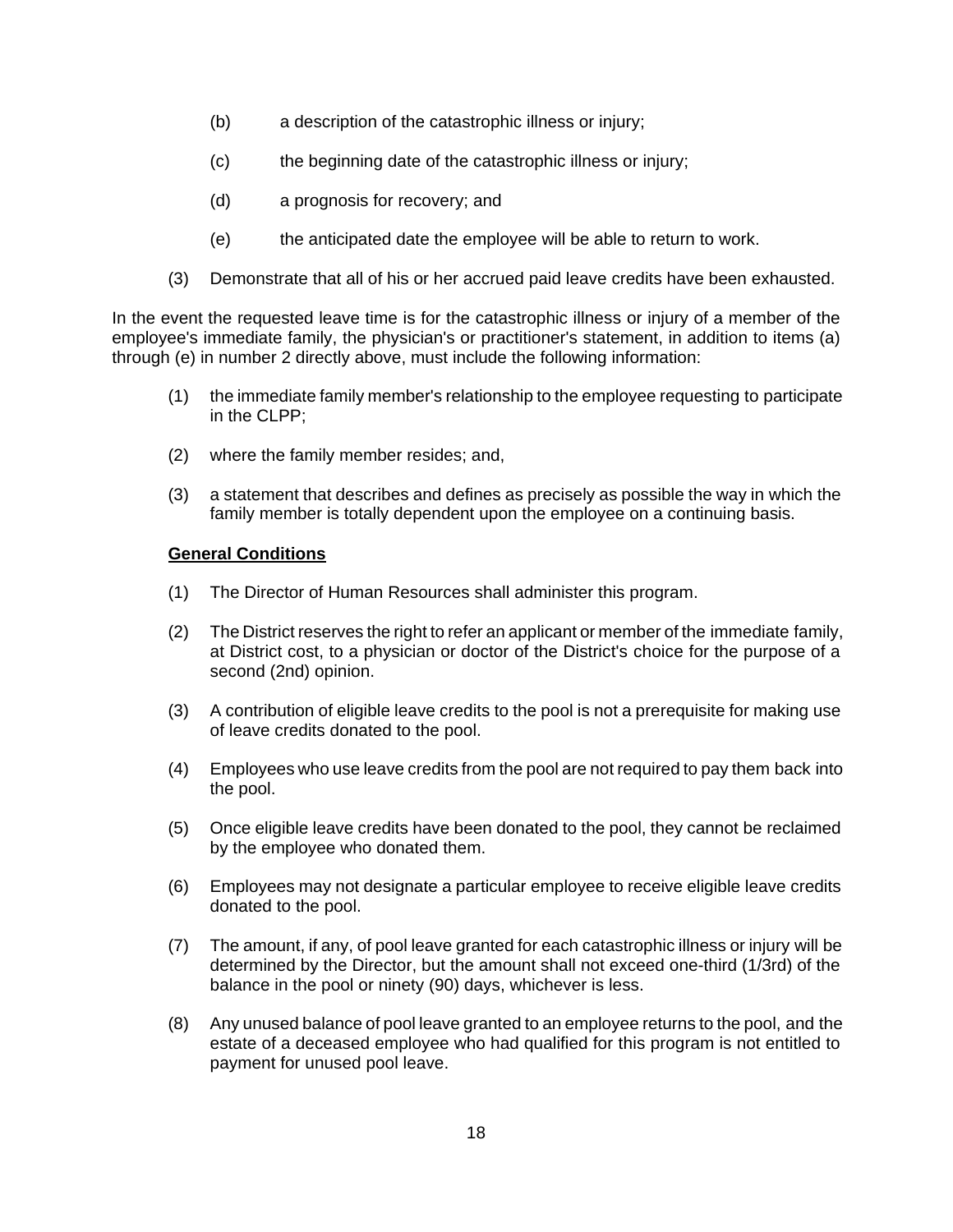- (9) Eligible leave credits donated to the pool shall be in increments of whole hours, and an employee who donates leave credits is required to have at least one hundred twenty (120) hours of personal eligible leave credits remaining after the donation.
- (10) An employee who donates eligible leave credits to the pool shall contribute no fewer than eight (8) hours nor more than twenty-four (24) hours each fiscal year.
- (11) Employees who are receiving benefits under State Disability Insurance, Workers' Compensation, or any other extended paid leave program authorized by the Imperial Community College District Board of Trustees, shall not be eligible to participate in the CLPP.

## **P. Family and Medical Leave Act and California Family Rights Act**

The parties agree that all eligible employees (within the meaning of the respective acts) shall be entitled to all benefits conferred by the Family and Medical Leave Act and the California Family Rights Act.

Further information on the Family and Medical Leave Act and California Family Rights Act may be obtained from the Human Resources Office.

# **Q. Family School Partnership Act - CA Labor Code Section 230.8**

Notwithstanding any other leave provided herein, an employee shall be provided leave, as provided in the California Family School Partnership Act (FSPA) (effective January 1, 1995.) Further information can be obtained from the Human Resources Office.

## **R. Leave to Care for Sick Child, Parent or Spouse - CA Labor Code Section 233**

This leave is provided to meet the express minimum requirements of California Labor Code Section 233, to the extent that section is applicable to community college districts, and the provisions of this policy shall be interpreted in accordance with that section. The District shall permit any classified management/confidential employee to use in any calendar year the employee's accrued and available full pay sick leave entitlement as provided above, in an amount not to exceed the sick leave that would be accrued during six (6) months at the employee's then current rate of entitlement, to attend to an illness of a child, parent or spouse of the employee. This policy does not extend the maximum period of leave to which an employee is entitled under Section 12945.2 of the Government Code or under the federal Family and Medical Leave Act of 1993, regardless of whether the employee receives sick leave compensation during that leave.

As used in this policy:

"Child" means a biological, foster, or adopted child, a stepchild, a legal ward, or a child of a person standing in loco parentis.

"Parent" means a biological, foster, or adoptive parent, a stepparent, or a legal guardian.

"Sick Leave" means accrued increments of compensated leave provided by the District, sick leave for use by the employee during an absence from employment for any of the following reasons: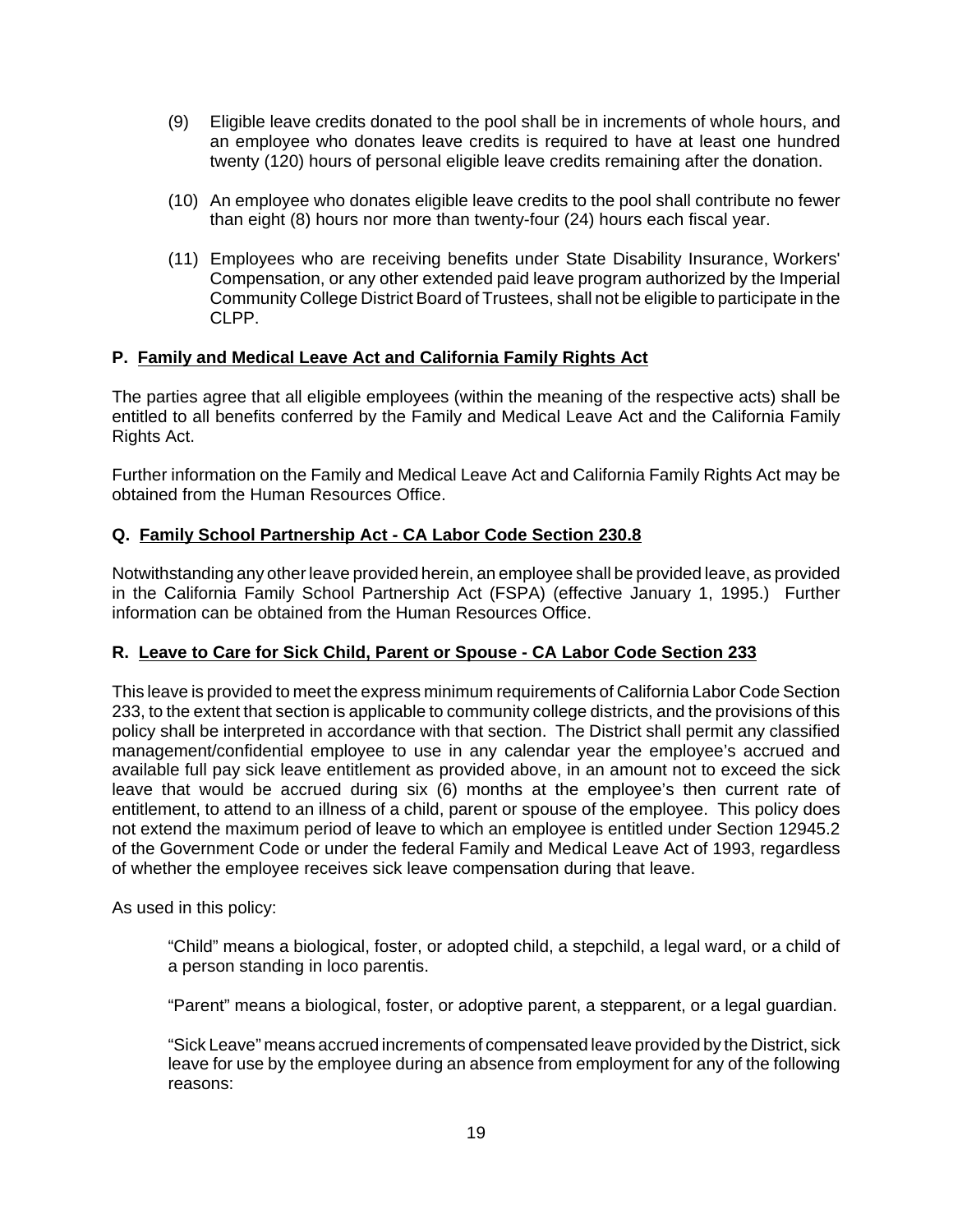- (1) The employee is physically or mentally unable to perform his or her duties due to illness, injury, or a medical condition of the employee.
- (1) The absence is for the purpose of obtaining professional diagnosis or treatment for a medical condition of the employee.
- (2) The absence is other medical reasons of the employee, such as pregnancy or obtaining a physical examination.

"Sick leave" does not include any insurance benefit, workers compensation benefits, unemployment compensation disability, or a benefit not payable from the District's general assets.

This policy and any practice hereunder shall automatically be terminated and have no further force or effect in the event that the District receives official notice, by chaptered legislation or otherwise, that Labor Code Section 233 has been amended by the Legislature or interpreted by a court of competent jurisdiction or the California Attorney General to be inapplicable to community college district classified management/confidential employees.

In the event that the District receives official notice, by chaptered legislation or otherwise, that sick leave under Labor Code Section 233 and/or this provision, has been amended by the Legislature or interpreted by a court of competent jurisdiction or the California Attorney General so that it is superseded by or runs concurrently with personal necessity leave or other fully-paid leave provided to classified management/confidential employees under other applicable law or other provisions of this policy, then this policy and any practice hereunder shall automatically and immediately be implemented in accordance with that amendment or interpretation.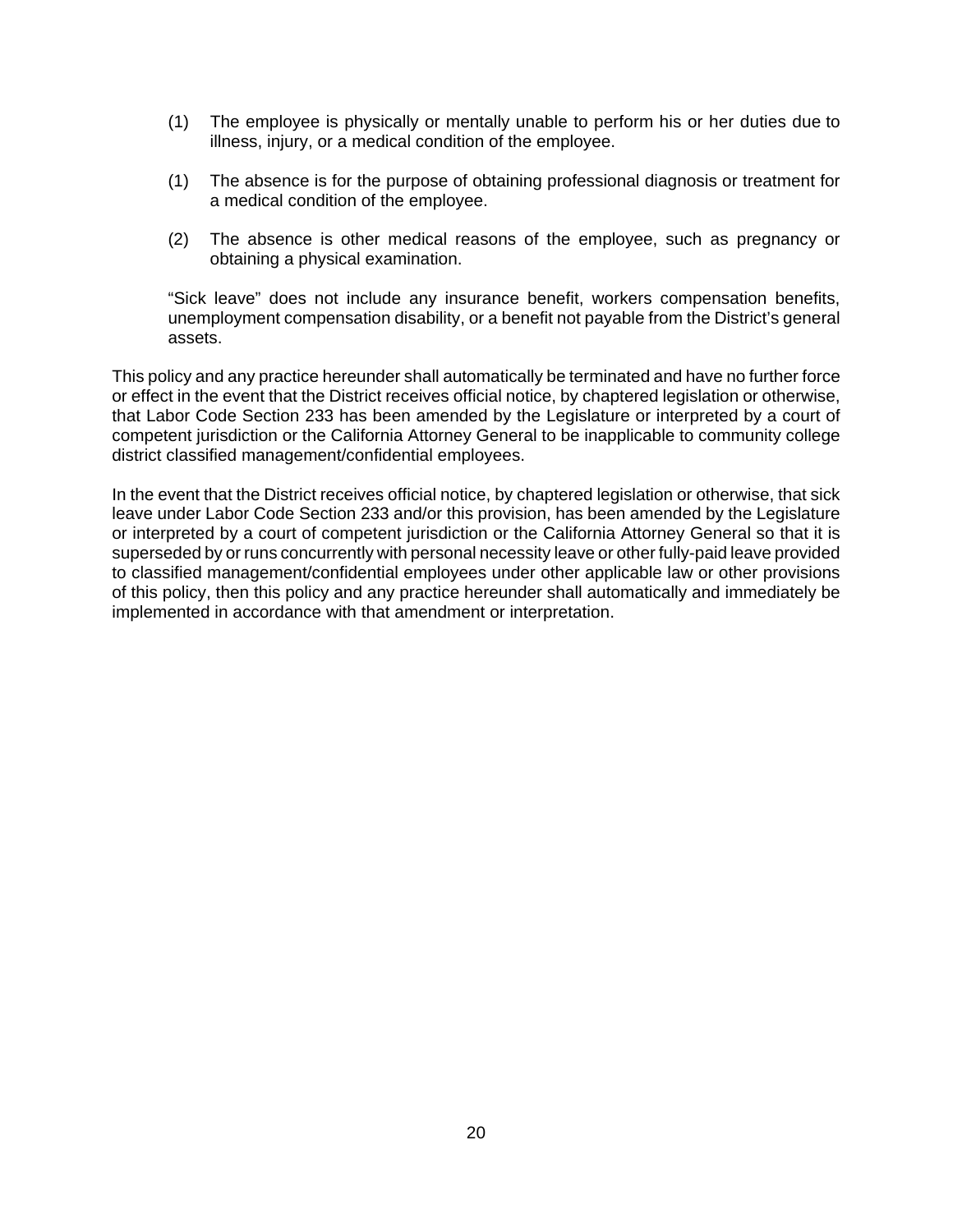# **IX. VACATIONS**

Employees shall be granted annual vacations at the regular rate of pay earned at the time the vacation is commenced.

Earned vacation shall not become a vested right until employees have completed the initial one (1) year of employment, nor shall employees be allowed to take earned vacation until after completion of the initial one (1) year of continuous service.

#### **A. Vacation Accrual Rates**

|                                                                | <b>Monthly Hourly Vacation</b> |
|----------------------------------------------------------------|--------------------------------|
| <b>Period of Continuous Paid Service</b>                       | <b>Accrual Rates</b>           |
| Hire date through $3rd$ year of service                        | 6.64 Hours                     |
| 4 <sup>th</sup> year through 10 <sup>th</sup> year of service  | <b>12.00 Hours</b>             |
| 11 <sup>th</sup> year through $14th$ year of service           | <b>13.36 Hours</b>             |
| 15 <sup>th</sup> year through 19 <sup>th</sup> year of service | <b>14.64 Hours</b>             |
| 20 <sup>th</sup> year and beyond                               | 16.00 Hours                    |

#### **B. Probationary Employees**

Probationary employees who leave the service of the District before completion of one (1) year of employment shall not receive vacation credit.

#### **C. Bonus Days For Unused Sick Leave**

By June 30th of a fiscal year, employees who have used no more than three (3) days of sick leave in that fiscal year shall receive a bonus of two (2) days of vacation.

#### **D. Vacation Periods**

Vacations may be taken by all employees at any time during the year with the approval of the employee's immediate supervisor and the Director of Human Resources. In arranging the schedule of vacations, an attempt will be made to provide vacation time according to the employee's desires; however, the needs of the District shall receive first consideration in the scheduling of vacations.

An employee may accrue and accumulate vacation up to an amount equal to the last school year's accrual plus the current school year's accrual after which no more vacation may be accrued until the employee begins to utilize accumulated/accrued vacation. This process shall hereafter be referred to as a "cap" on vacation accrual.

It is further agreed that this cap will not be imposed upon any employee who is unable, due to an injury or illness as defined in Leaves Section of this Handbook, to take regularly scheduled vacations. An employee affected under this section shall be required to reduce the amount above the cap to the cap level within two (2) years of the return to duty.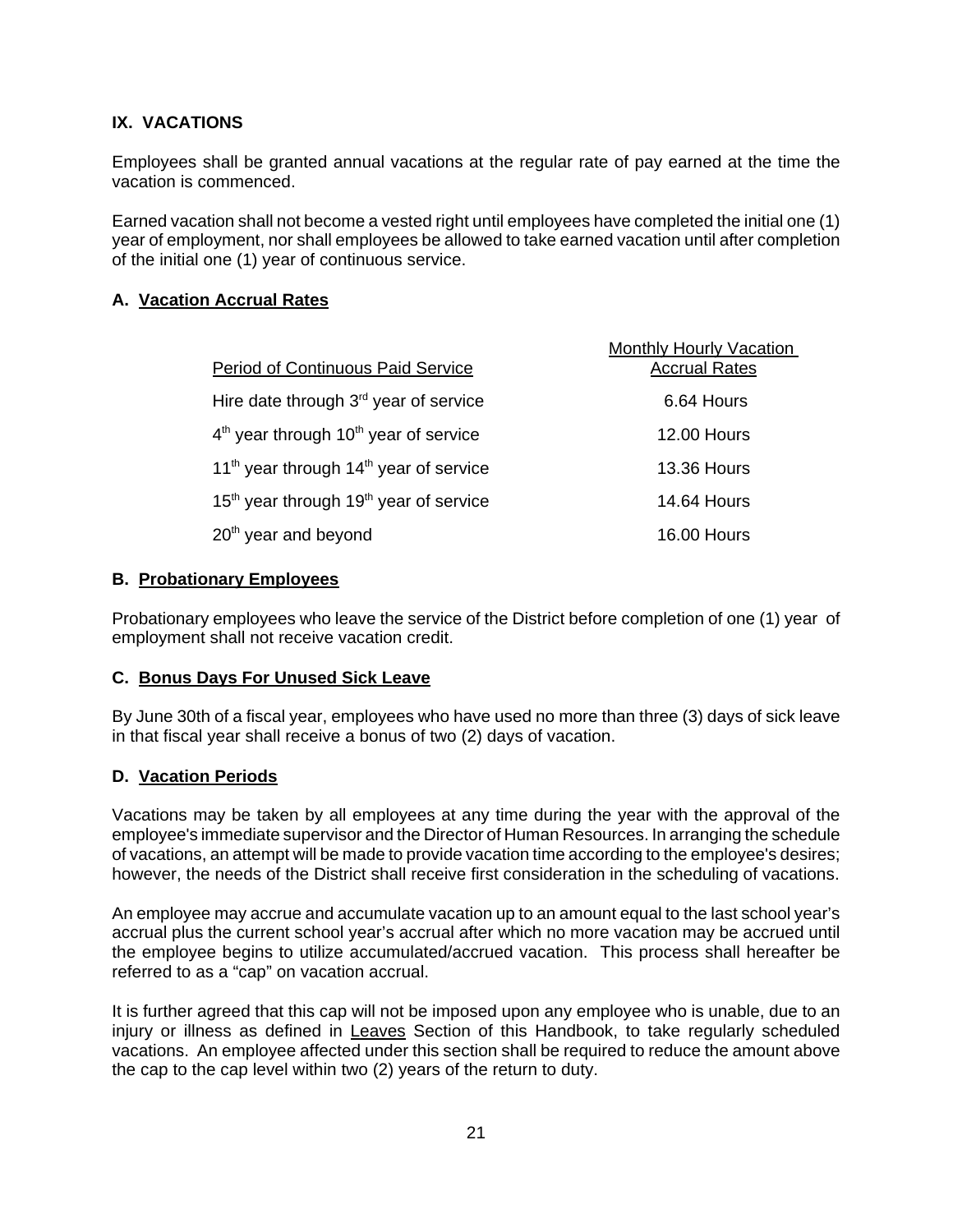# **E. Illness During Vacation**

If an employee becomes seriously ill or is injured during a scheduled vacation period, the employee may submit a signed statement from a physician stating that the employee was unable to continue the vacation. The unused portion of the vacation may then be deducted from earned sick leave. The balance of the vacation may then be rescheduled.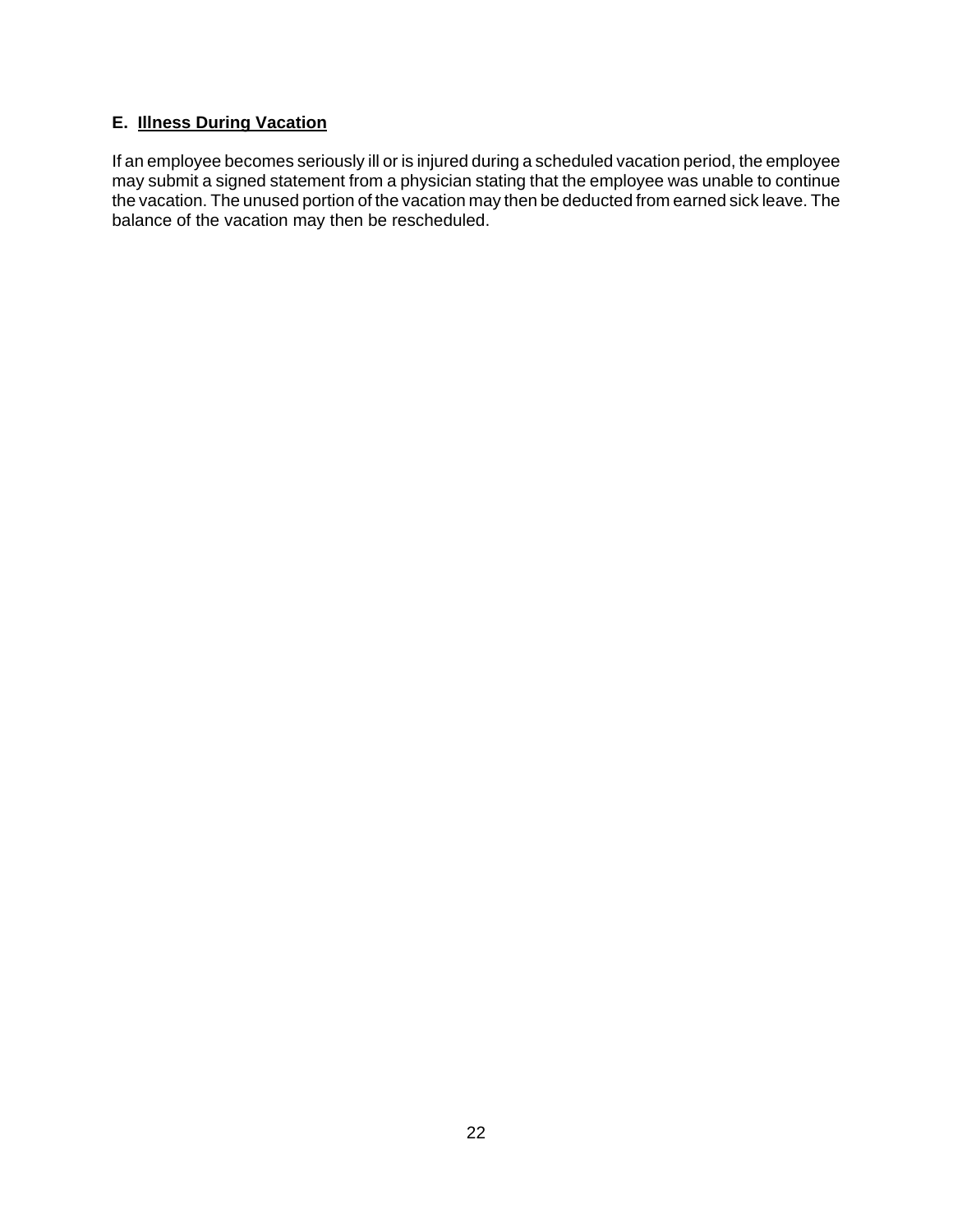# **X. HOLIDAYS**

The following days shall be paid holidays:

- 1. New Year's Day 1. New Year's Day
- 2. Martin Luther King Day 10. Veteran's Day
- 
- 
- 5. Friday Before Easter Sunday 13. Christmas Eve 4. Web. 2016.<br>
5. Friday Before Easter Sunday<br>
6. Monday After Easter Sunday<br>
7. Memorial Day<br>
15. New Year's Eve
- 6. Monday After Easter Sunday 14. Christmas Day
- 
- 8. Independence Day
- 
- 
- 3. Lincoln Day 11. Thanksgiving Day
- 4. Washington Day 12. Friday After Thanksgiving Day
	-
	-
	-

When a holiday listed above occurs on a Sunday, the following workday not a holiday shall be deemed to be the holiday in lieu of the day observed. When a holiday listed above occurs on a Saturday, the preceding workday not a holiday shall be deemed to be the holiday in lieu of the day observed.

The District agrees that regarding those workdays that occur during the Winter Break, four (4) days (in addition to those listed above) shall be paid holidays. The remaining days shall be taken as vacation, comp time, PN leave, or no pay.

With respect to Spring Break, those days not designated as paid holidays during Spring Break, shall be taken as vacation, comp time, PN leave or no pay.

Any future salary schedule increases which cumulatively exceed the COLA will result in the reduction in the number of paid holidays at a ratio of one (1) holiday for each cumulatively 5% salary increase over COLA until the number of remaining holidays have reached 16.

| For example: |            | 1997-1998: COLA = $3\%$ ; District offers 6%; Difference = $3\%$ |                                                                       |  |
|--------------|------------|------------------------------------------------------------------|-----------------------------------------------------------------------|--|
|              | 1998-1999: | COLA = $2\%$ ; District offers $5\%$ ; Difference = $3\%$        |                                                                       |  |
|              | 1999-2000: |                                                                  | $3\% + 3\% = 6\%$ which means 1 holiday given back with 1% in reserve |  |

Employees shall be entitled to the paid holidays as listed or described above, and any day declared a holiday by the Board of Trustees, provided that the employees were in a paid status during any portion of the workday immediately preceding or immediately succeeding the holiday.

The District shall comply with the provisions of Education Code Section 88205 relating to in-lieu holidays and Section 88206 relating to substitute holidays.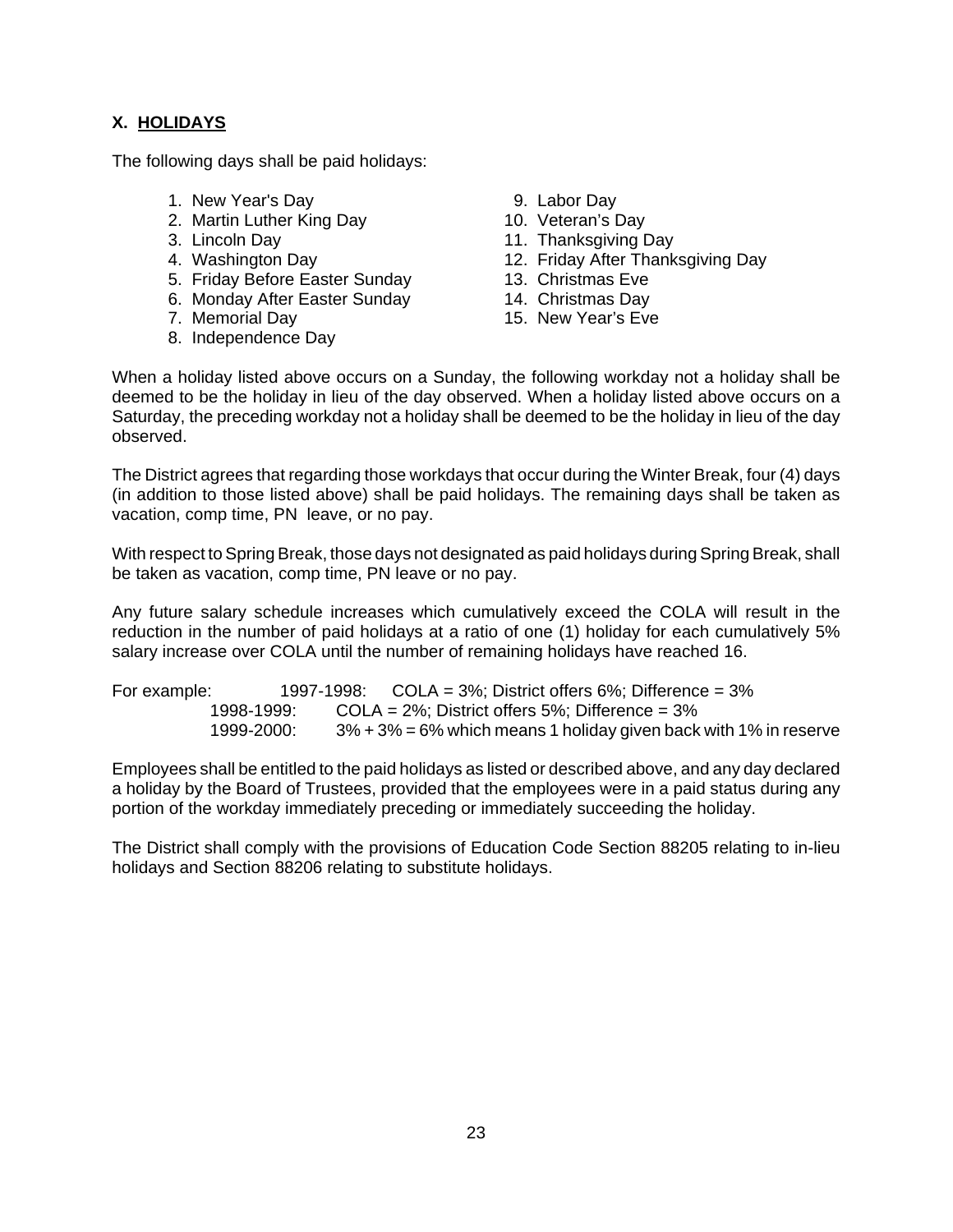# **XI. TRANSFER AND REASSIGNMENT**

# **A. Definitions**

A "transfer" is defined as the relocation of an employee from one work-site in the District to another work-site in the District.

A "reassignment" is defined as the assignment of an employee from one job classification or position to another job classification or position.

A "permanent" transfer or reassignment is made when an employee is transferred or reassigned on a permanent basis.

A "temporary" transfer or reassignment is made when an employee is transferred or reassigned for a specific period of time.

A "District" transfer or reassignment is made when an employee is temporarily or permanently transferred or reassigned in accordance with a request initiated by an employee's immediate supervisor or a supervising administrator to adjust for work coverage, to meet the need for special job skill requirements, or to alleviate special work-related problems.

A "voluntary" transfer or reassignment is made upon the District's approval of an employee's request for voluntary transfer or reassignment. In a voluntary transfer or reassignment, an employee is permanently transferred or reassigned to a classification whose salary range and step is equal to or lower than the range and step of the employee's current classification (i.e., lateral or downward movement on the salary schedule).

## **B. Criteria**

In all instances, the Superintendent/President, or designee, shall transfer or reassign employees based on the needs of the District.

Employees permanently transferred or reassigned under either a District or voluntary transfer or reassignment shall not serve a probationary period.

## **Criteria for District Transfer or Reassignment**

The transfer or reassignment of employees shall not be used to supplant the hiring process or to punish or discipline employees.

Under a District transfer or reassignment, an employee will suffer no loss of salary, seniority, or benefits and must meet the minimum qualifications of the new classification or position.

In all instances, every effort will be made to transfer or reassign employees within the same or comparable job classifications and salary ranges.

If it is necessary to reassign employees into a job classification with a salary range that is lower than their present job classification, the employee will continue to be compensated at the higher salary range and step. The salary of the reassigned employee will be frozen at the higher range and step until the lower salary range increases to an equivalent value.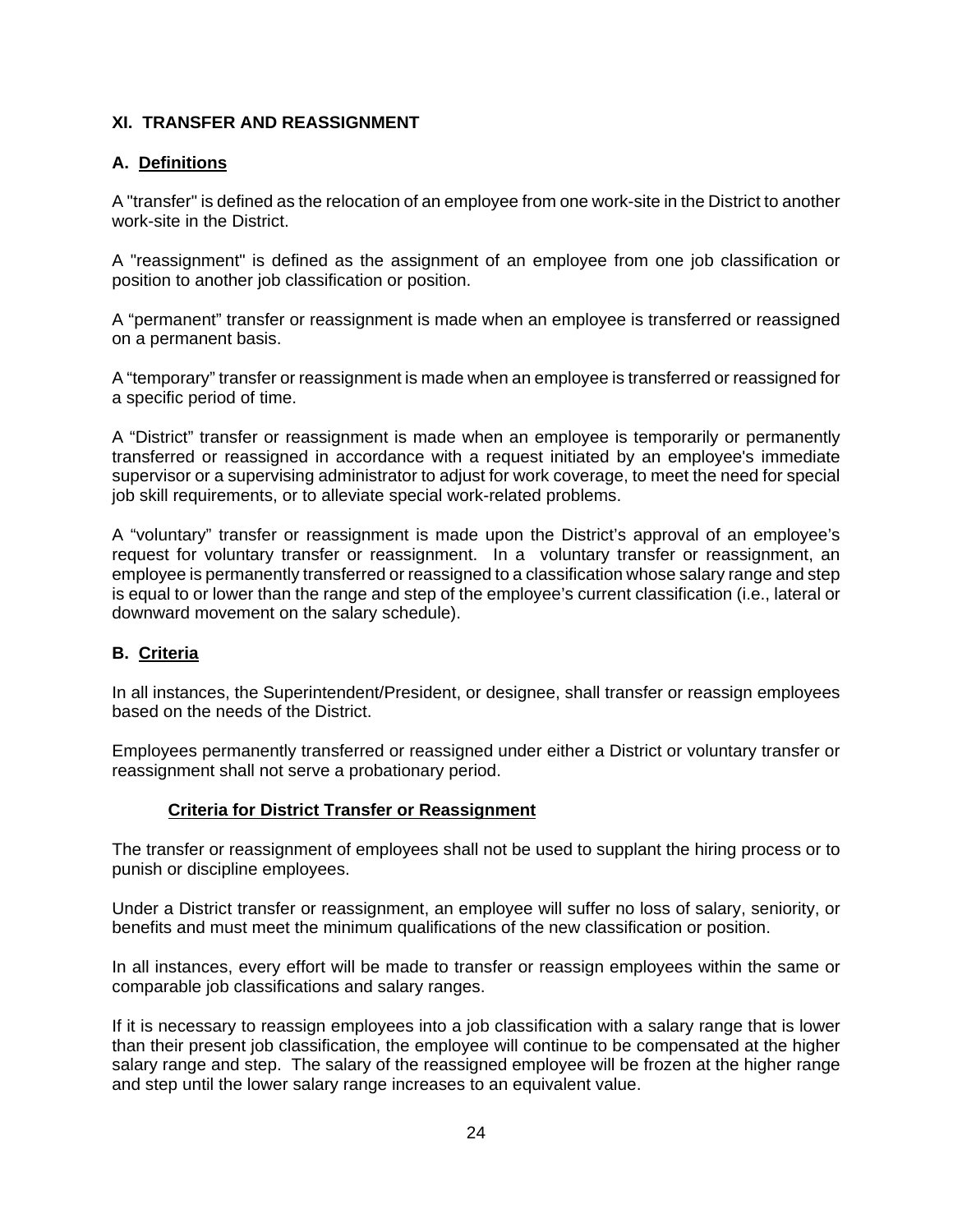If it is necessary to reassign employees into a job classification with a salary range that is higher than their present job classification, the employee will be compensated at the higher salary.

#### **Criteria for Voluntary Transfer or Reassignment**

Employees must meet the minimum qualifications of the classification or position requested.

An employee's seniority will not be affected. His or her salary will be based on the new classification's range and the employee's current step on the salary schedule.

Employees will receive the benefits available to the classification requested.

#### **C. Procedure**

#### **Procedure for District Transfer or Assignment**

A request for permanent or temporary transfer or reassignment may be initiated by an employee's immediate supervisor or a supervising administrator.

The permanent or temporary transfer or reassignment of employees shall be made by completing and processing the Transfer or Reassignment form.

In the event of a permanent or temporary transfer or reassignment, the affected employee shall have received written notification of such action from the Director of Human Resources at least ten (10) work days prior to the effective date of the transfer or reassignment.

An employee has the right to appeal the transfer or reassignment to the Director of Human Resources within the ten (10) work day period prior to the effective date of the transfer or reassignment.

In the event of a temporary transfer, the affected employee will be provided with transportation or reimbursed at the prevailing District rate for additional mileage incurred as a result of the transfer for the duration of the temporary transfer.

#### **Procedure for Voluntary Transfer or Reassignment**

Employees may request a voluntary transfer or reassignment by completing the Request for Voluntary Transfer or Reassignment form.

All requests for voluntary transfer or reassignment will be evaluated based upon employees' qualifications and the needs of the District. In all instances an employee will be notified of the disposition of his/her request within forty-eight (48) hours of a final determination.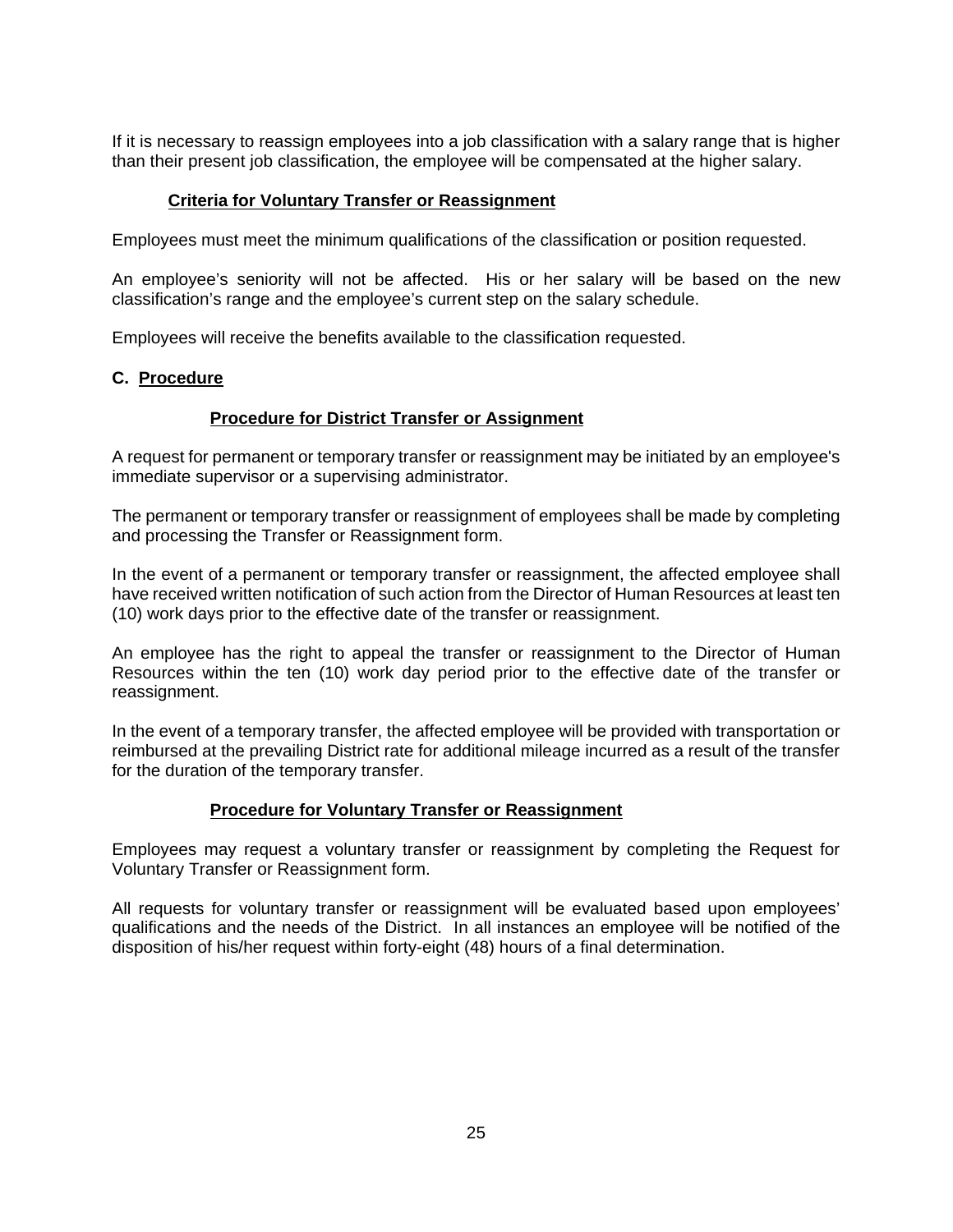The affected employee shall have received written notification of such action from the Director of Human Resources at least ten (10) work days prior to the effective date of the transfer or reassignment.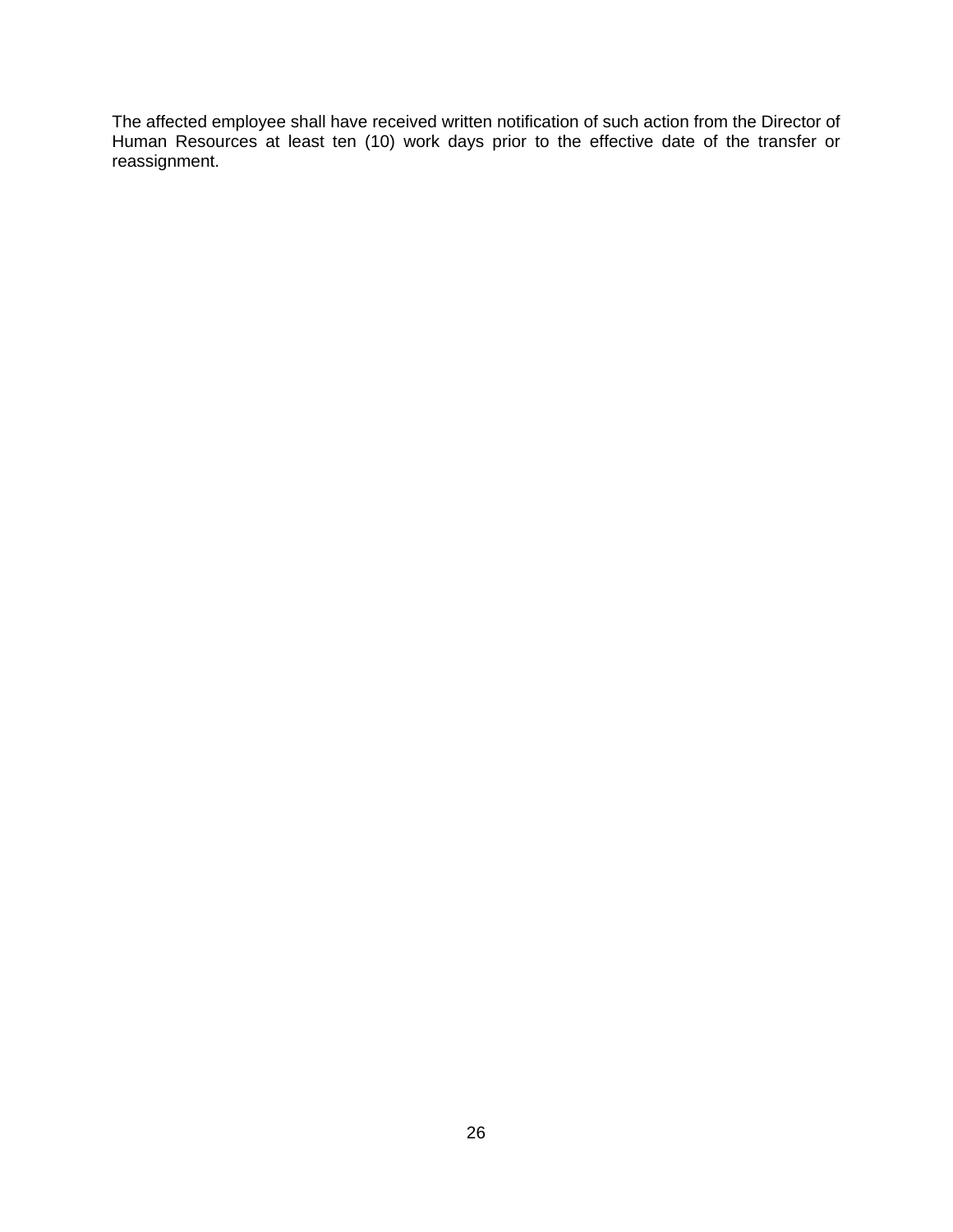# **XII. LAYOFFS**

Layoffs of employees shall take place because of lack of funds or lack of work and shall be in accordance with the provisions of this Section and the California Education Code.

#### **A. Definitions**

"Layoff for lack of funds or layoff for lack of work" includes any reduction in hours of employment or assignment to a class or grade lower than that in which the employee has permanence, voluntarily consented to by the employee, in order to avoid interruption of employment by layoff.

"Classification" shall be as the word is defined in Education Code Section 88001(a).

"Length of service" shall mean all hours in paid status, whether during the school year, a holiday, recess, or during any period that the College was in session or closed commencing or continuing after July 1, 1971, but does not include any hours compensated solely on an overtime basis as provided for in Education Code Section 88027. Any time served by an employee prior to July 1, 1971, shall be computed by crediting two thousand and eighty (2,080) hours for each year of service with the District whether that service was full-time or part-time.

"Hours in paid status" shall mean service with the District by an employee performed while that employee was in probationary or permanent status.

An "affected reassigned employee" is defined as an employee of the District who has been laid off under this Section but who has been voluntarily reassigned in order to avoid interruption of employment by layoff and thereby becomes subject to the thirty-nine (39) month re-employment provisions of the Education Code and this Section. Such a person is required, in writing, to attest to the fact that she or he voluntarily accepts the reassignment.

An "affected person" is defined as a former employee of the District who has been, or shortly will be, laid off under this Section and thereby becomes subject to the thirty-nine (39) month reemployment provisions of the Education Code and this Section.

For classified confidential employees, "lower included classifications" are those classifications that have duties and/or minimum qualifications that are included or encompassed in the duties and/or minimum qualifications designated for the senior employee's classification.

"PERS" means the California Public Employees' Retirement System.

#### **B. Notice of Layoffs**

An employee who is to be laid off shall be notified of the impending action by certified mail sent to the most recent address provided to the District by the employee or in person by the Director of Human Resources at least thirty (30) calendar days prior to the effective date of layoff.

The Notification of Layoff shall contain the effective date, the reason, reassignment rights, if any, re-employment rights and an Employee Response Form.

Within five (5) work days of the date the employee received the notification of layoff (via personal delivery or two days after notification is sent certified mail), the employee is required to file with the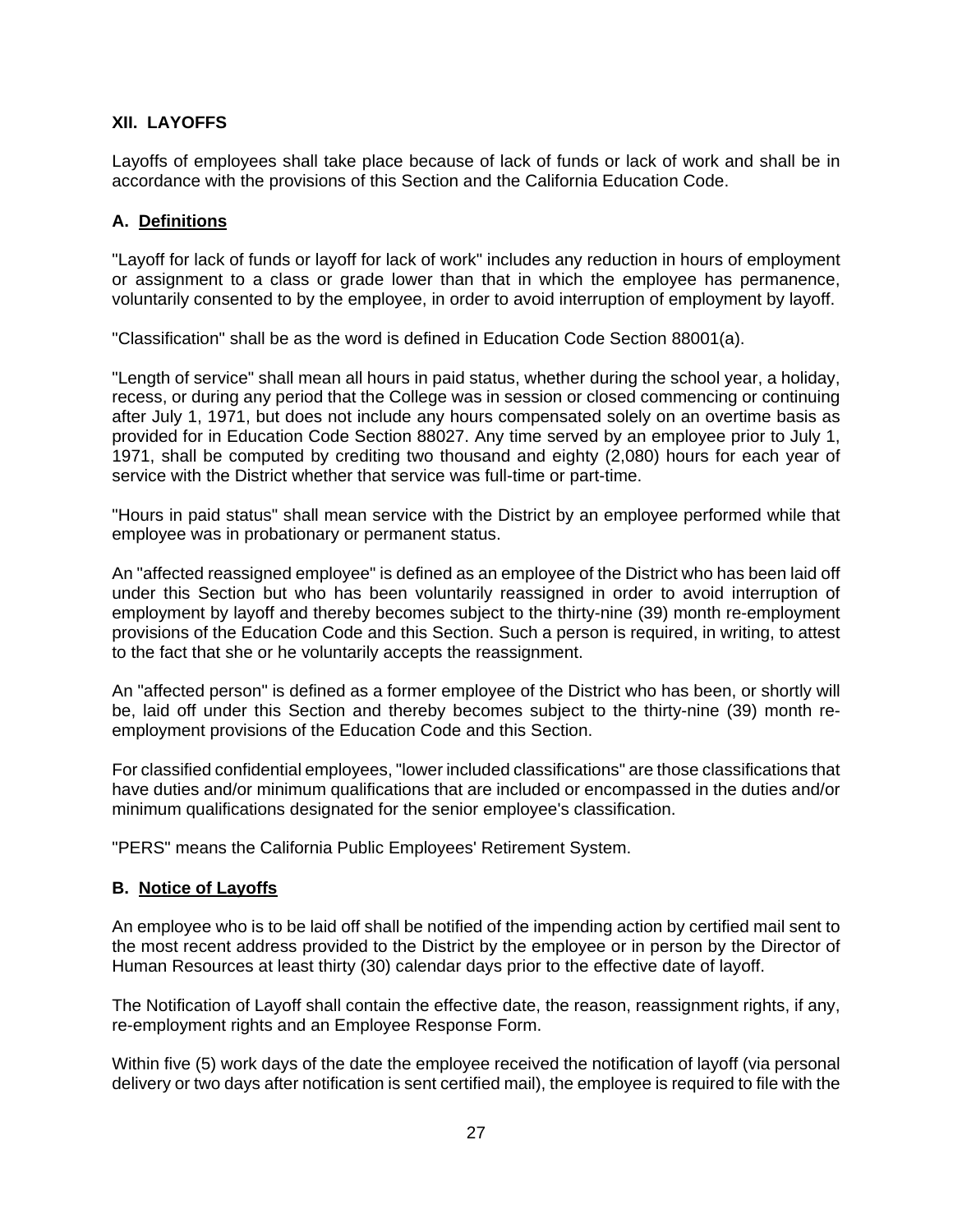Human Resources Office the signed, dated, and completed Employee Response Form which indicates whether or not the employee desires to exercise reassignment rights.

Failure to provide written notice under the provisions of this section shall invalidate the layoff. In addition, failure to follow proper procedures shall be considered an improper layoff. An employee who is improperly laid off shall be re-employed immediately upon discovery of the error and shall be reimbursed for all loss of salary and benefits.

# **C. Order Of Layoffs**

The order of layoffs within a classification shall be determined by length of service with the District. The employee who has been employed the shortest time in the classification, plus higher classifications, shall be laid off first. Re-employment shall be in the reverse order of layoff.

Length of service credit for time spent on military leave of absence, unpaid illness leave, unpaid industrial accident or illness leave, unpaid medical leave, or any approved unpaid personal leave shall be granted.

In the event two (2) or more employees who are to be laid off have the same length of service, the order of layoff of such employees shall be determined by lot.

## **D. Alternatives To Layoff**

Employees who are to be laid off may be able to exercise one (1) of the following options in lieu of layoff:

- (1) displace the least senior employee in the same classification or in a lower included classification in which case they shall become an effected reassigned employee;
- (2) retire under provisions of the laws and regulations pertaining to retirement under PERS; or
- (3) apply for any vacant position in the District for which they are qualified.

Employees who take voluntary demotions or reclassification in lieu of layoff shall be granted the same rights as persons laid off and shall retain eligibility to be considered for re-employment for an additional period of up to twenty-four (24) months; provided, that the same tests of fitness under which they qualified for appointment to the class shall still apply. The Director of Human Resources shall make the determination of the specific period eligibility for re-employment on a class-by-class basis. (E.C. 88117)

Employees who take voluntary demotions or reclassifications in lieu of layoff shall be, at the option of the employee, returned to a position in their former classification or to positions with increased assigned time as vacancies become available, and without limitation of time, but if there is a valid re-employment list, they shall be ranked on that list in accordance with their proper seniority. (E.C. 88117)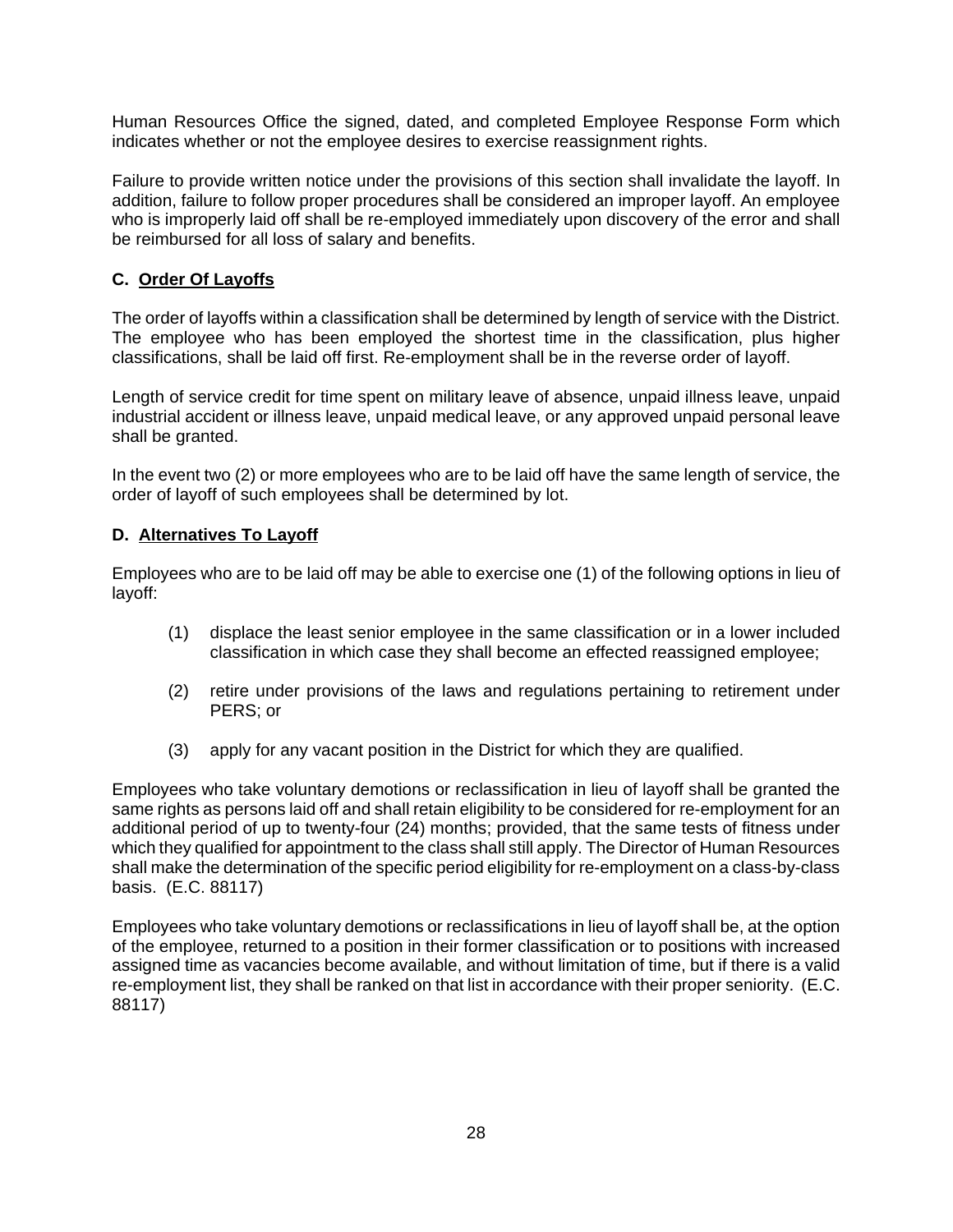# **E. Displacement Procedure**

An employee who is to be laid off has so-called "bumping rights" over another employee in the same classification who has been employed the shortest period of time in accordance with Education Code Section 88127 and the procedure that follows.

- (1) An employee who has been notified that he/she will be laid off has the right to displace the most junior employee in his or her classification, or in a like or similar classification.
- (2) If this cannot be accomplished, an employee who has been notified that he/she will be laid off has the right to displace the most junior employee in an equal or lower classification in which the senior employee has served previously.
- (3) If neither of the above are possible, an employee who has been notified that he/she will be laid off has the right to displace the most junior employee in lower included classifications.

# **F. Re-employment Rights**

Affected persons and effected reassigned employees who have been laid off under this Section and pertinent Education Code Sections shall be re-employed by the District, if that is possible, in the reverse order of layoff, in accordance with Education Code Sections 88014, 88015, 88017, 88117 and 88127, and shall be subject to the provisions and/or conditions described directly below.

An affected person shall be required, on a continuing basis during the thirty-nine (39) month reemployment period, to notify in writing the Human Resources Office of his or her current address.

If a position in a classification for which the effected person has seniority and is qualified becomes available during the thirty-nine (39) month re-employment period following layoff, the Director of Human Resources will send a written notice by certified mail to that person at the current address offering that person re-employment in the position.

An affected person who receives such an offer of re-employment from the District has three (3) alternatives:

- (1) accept the offer in writing;
- (2) not respond to the offer within ten (10) working days in which case the offer becomes null and void; and,
- (3) reject the offer in writing.

Should the offer be accepted, the effected person shall have up to thirty (30) calendar days from the postmark of the offer of re-employment in which to report to work though he or she may do so earlier than the thirty (30) calendar day maximum.

Should the offer be rejected, such a rejection shall not jeopardize the effected person's reemployment rights during the remainder of the thirty-nine (39) month re-employment period.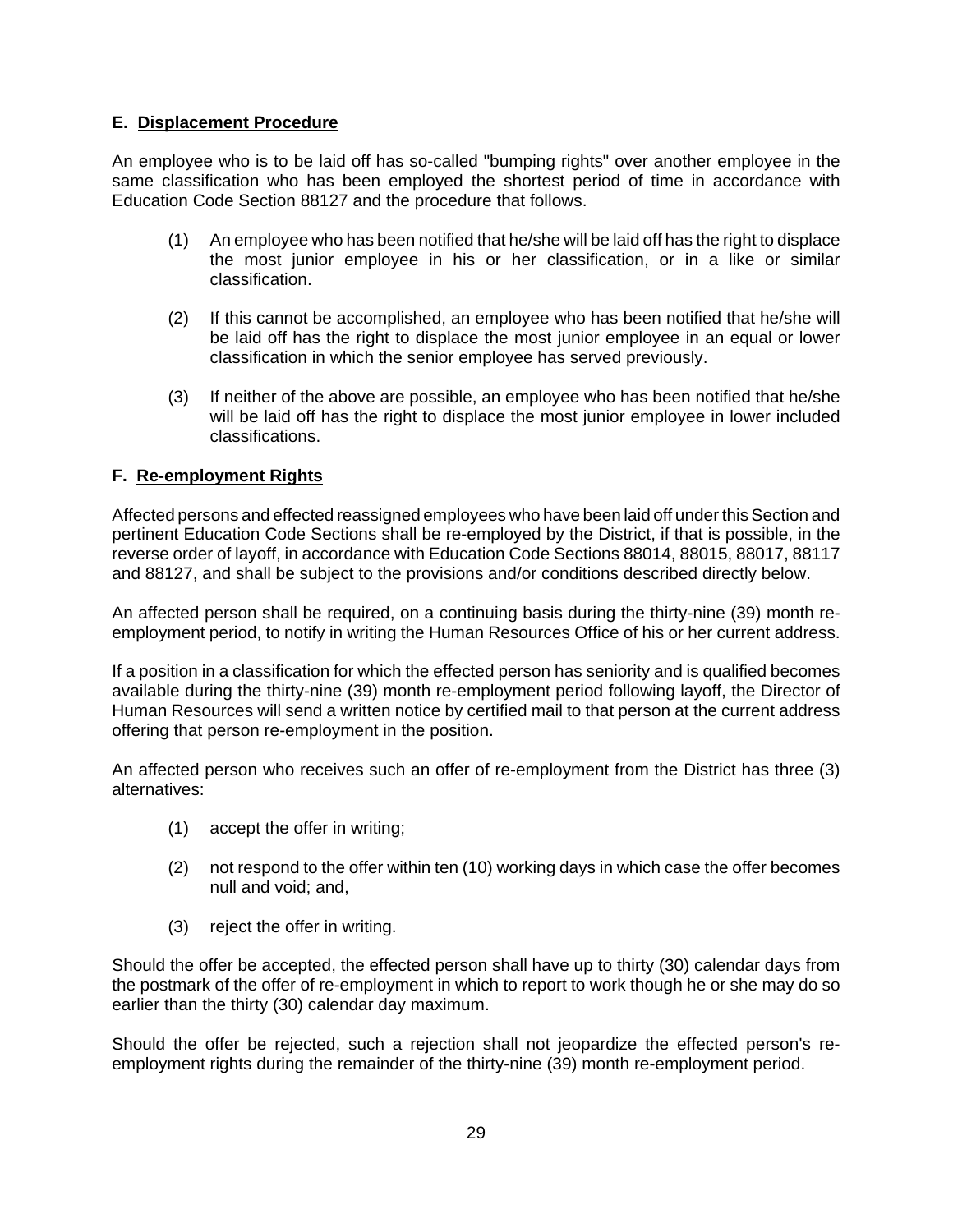## **G. Insurance Provisions**

Affected persons shall continue to receive--for up to, but for no more than, three (3) months following the date of layoff--the hospital, medical, dental, and vision insurance benefits they were receiving when they were laid off so long as they comply with the conditions described directly below.

- (1) Affected persons are required to notify, in writing, the Director of Human Resources of their continued eligibility for insurance coverage exactly thirty (30), sixty (60) and ninety (90) calendar days following the date of layoff except in either of the two (2) instances described directly below.
- (2) If an affected person accepts employment outside of the District, or if that person is covered by hospital, medical (including prescription card), dental, vision, or life insurance not provided by the District, then the insurance coverage provided by the District shall cease immediately.

## **H. Accrued Vacation/Compensatory Time**

Affected persons are entitled to earned vacation and/or compensatory time off credit under the conditions described directly below.

- (1) An affected person may decide to receive monetary compensation for earned vacation and/or compensatory time off credit. Such monetary compensation shall be paid to the effected person on the next regularly scheduled payroll date following the date of layoff of the effected person.
- (2) If an affected person decides to take earned vacation and/or compensatory time off credit instead of compensation, he or she shall begin using any earned vacation and/or compensatory time off the workday immediately following the date of layoff. The District may not require an effected person to use earned vacation and/or compensatory time off during the thirty (30) calendar day notification period.
- (3) Previously scheduled vacations of effected persons shall be canceled.

#### **I. Seniority**

During the thirty-nine (39) month re-employment period, no affected person shall earn seniority credit or accrue vacation, sick leave, or holiday benefits.

However, the seniority of an affected person shall remain throughout the thirty-nine (39) month reemployment period at the status it was on the date of layoff.

The District shall maintain a current listing of all employees and effected persons which indicates date-of-hire seniority and classification seniority.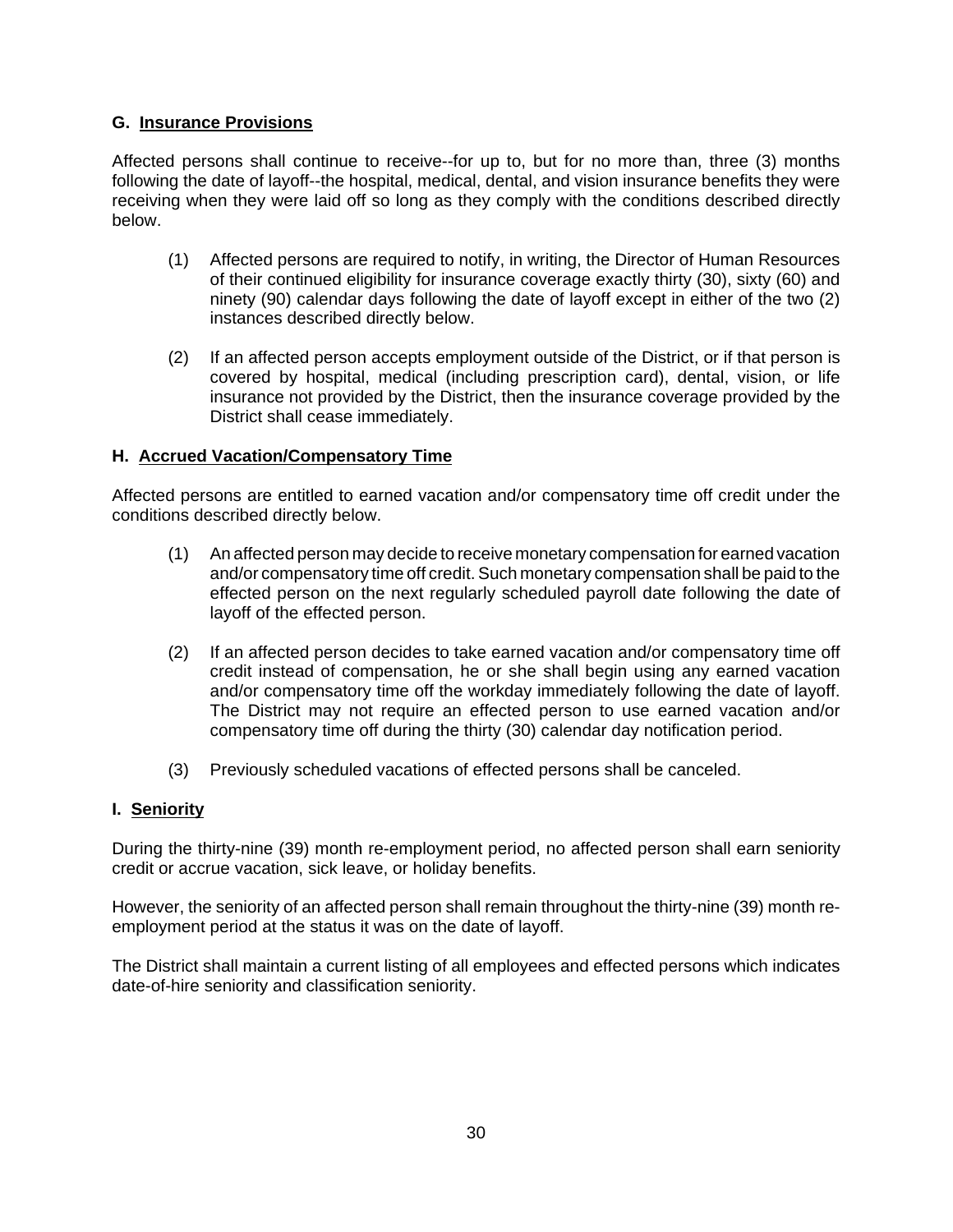#### **J. Miscellaneous**

The District will notify affected persons and effected reassigned employees by certified mail at last known address of all vacancies. If an affected person or an effected reassigned employee qualifies for the vacancy, the effected individual will be eligible to fill that vacancy without further examination. Eligibility will be determined by experience in lower included classifications or by ability to meet minimum qualifications for the vacancy.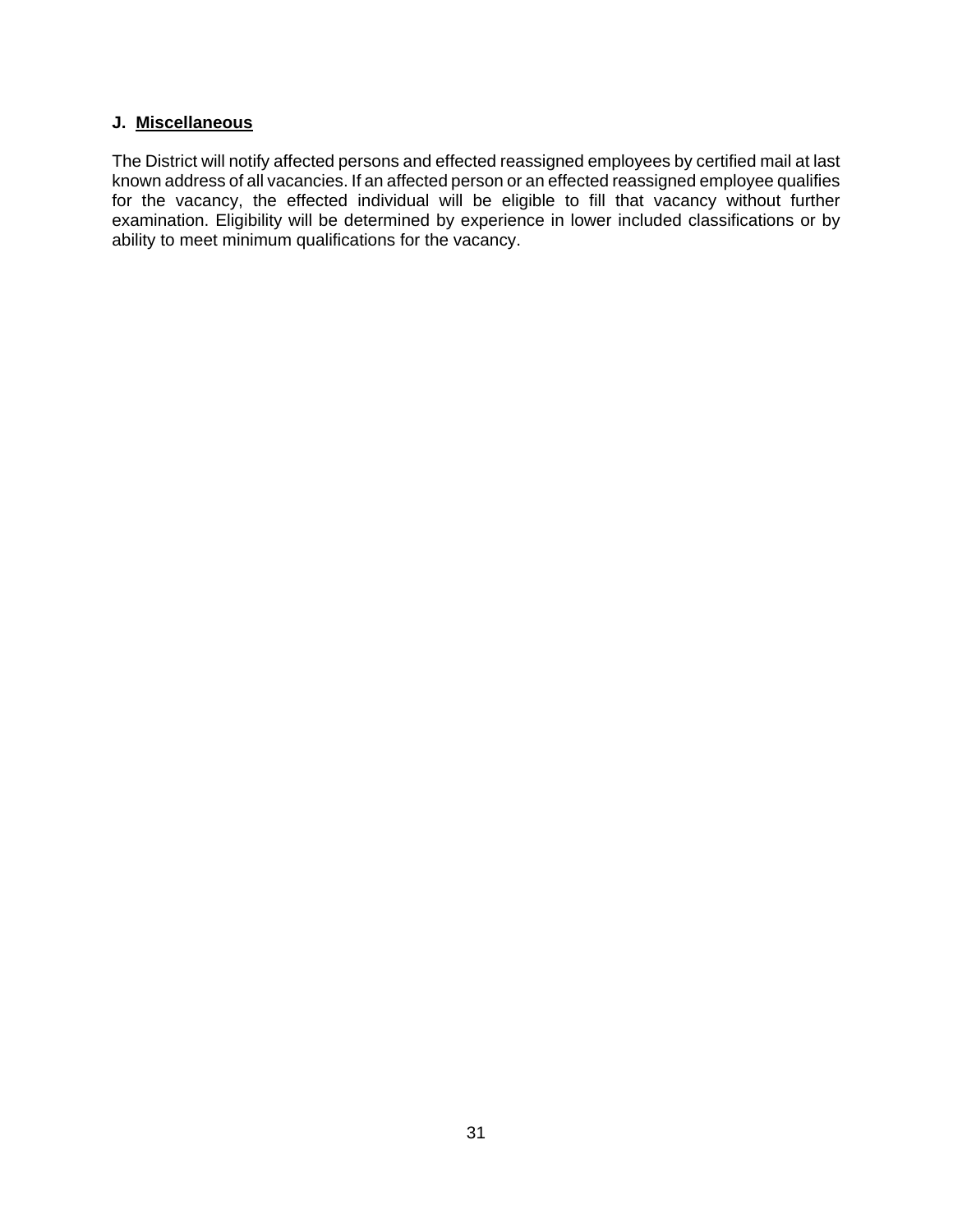#### **XIII. DISCIPLINARY PROCEDURE**

Any employee designated as a permanent employee shall be subject to disciplinary action for cause as prescribed by rules or regulations of the governing board, but the governing board's determination of the sufficiency of the cause for disciplinary action shall be conclusive.

No disciplinary action shall be taken for any cause which arose prior to the employee's becoming permanent, nor for any cause which arose more than two years preceding the date of filing of the notice of cause unless such cause was concealed or not disclosed by such employee when it could be reasonably assumed that the employee should have disclosed the facts to the employing district.

#### **A. Definitions**

For the purposes of this Section, the following definitions apply:

**"Progressive discipline"** is the process of changing an employee's behavior through the application of a series of actions that become progressively more severe in nature. However, the sequence and severity of the disciplinary actions may vary depending on the seriousness of the offense and circumstances surrounding it.

**"Discipline (disciplinary action)"** is the action or actions taken to change the behavior of employees who fail to follow established rules and regulations, or to meet job performance standards. It is a form of training designed to correct undesirable conduct and encourage the development of self-control. The objective of discipline is not to punish employees by penalizing them for past violations but to change their behavior by making them responsible for their future actions. Disciplinary actions can be in the form of a verbal warning, written reprimand, suspension, demotion, or dismissal.

**A "verbal warning"** may be given for a specific behavior that violates District policy, a failure to obey the lawful orders of a supervisor/administrator, any conduct specified under the Dismissal For Cause section, or when circumstances or events occur that makes it necessary for this action to be taken. A verbal warning may be given to an employee by the employee's supervisor, department head/Vice President, or the Director of Human Resources.

Verbal warnings are not punitive in nature. They are notices to an employee that he/she has violated a rule or regulation and must change his/her behavior in such a way that he/she will not violate the rule or regulation again.

Verbal warnings shall be in documented form.

**A "written reprimand"** is given for the same behavior(s) as a verbal warning and is used when a verbal warning has not affected the appropriate behavioral response on the part of the employee within a reasonable period of time. A written reprimand may be given to the employee by the employee's supervisor, department head/Vice President, or the Director of Human Resources.

Additionally, a written reprimand may be issued when an employee commits a specific act that is of a nature that a verbal warning is deemed to be an insufficient or inappropriate action for the seriousness of the act committed.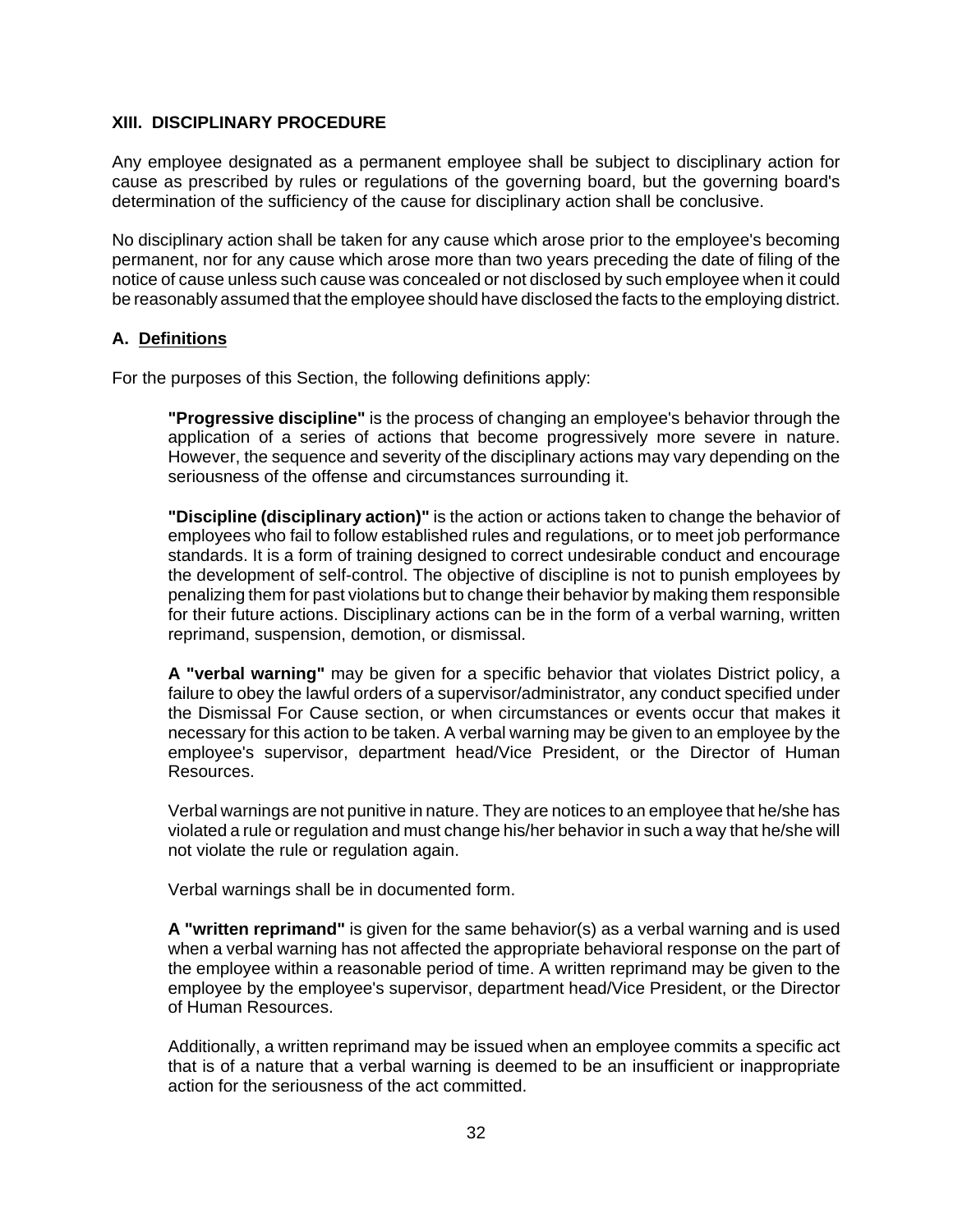**"Suspension"** is an enforced absence, with or without pay, for not more than thirty (30) working days. An employee may be suspended pending the investigation of charges.

**"Demotion"** is an enforced reduction to a lower classification.

**"Dismissal"** is termination from employment for just cause.

Suspension, demotion, or dismissal disciplinary action shall be in documented form.

#### **B. Progressive Discipline Procedure**

**Disciplinary actions taken against a permanent employee must be progressive in nature.** Only in those cases where an employee's conduct includes the activities specified in the Dismissal For Cause section may disciplinary action be taken without a prior attempt to effect appropriate behavioral change in the employee.

#### **Progressive discipline shall include the following steps:**

## **(1) Pre-disciplinary Counseling**

Within ten (10) work days of the occurrence of the inappropriate behavior or within ten (10) work days that the occurrence of the inappropriate behavior is known by the supervisor, the supervisor and employee will meet to discuss the employee's behavior. The discussion focuses on actions that the employee must take to bring his/her behavior in line with established rules and regulations and/or standards of job performance.

## **(2) Verbal Warning**

If the inappropriate behavior continues, within ten (10) work days after the repeated occurrence or within ten (10) work days the repeated occurrence is known by the supervisor, the supervisor may give the employee a verbal warning. The verbal warning must specify the reasons for the disciplinary action and the corrective actions the employee must take in making an appropriate behavioral change. The supervisor meets with the employee to discuss his/her inappropriate behavior and it put in documented form.

This document is forwarded to the Director of Human Resources to be placed in a sealed envelope in the employee's personnel file and a copy given to the employee. If no further disciplinary action is required, all record of the verbal warning shall be destroyed two years after its date of issue.

## **(3) Written Reprimand**

If the employee has received one (1) or more verbal warnings and his/her behavior continues to be inappropriate, or if he/she commits an act considered to be of a serious nature, the employee may be given a written reprimand. The written reprimand must specify the reasons for the disciplinary action and the corrective actions the employee must take in making the appropriate behavioral change. Within two (2) work days the written reprimand will be completed and forwarded to the Director of Human Resources to be placed in a sealed envelope in the employee's personnel file with a copy given to the employee. If no further disciplinary actions are initiated within a three (3) year period, disciplinary action documents shall be purged from the employee's personnel file and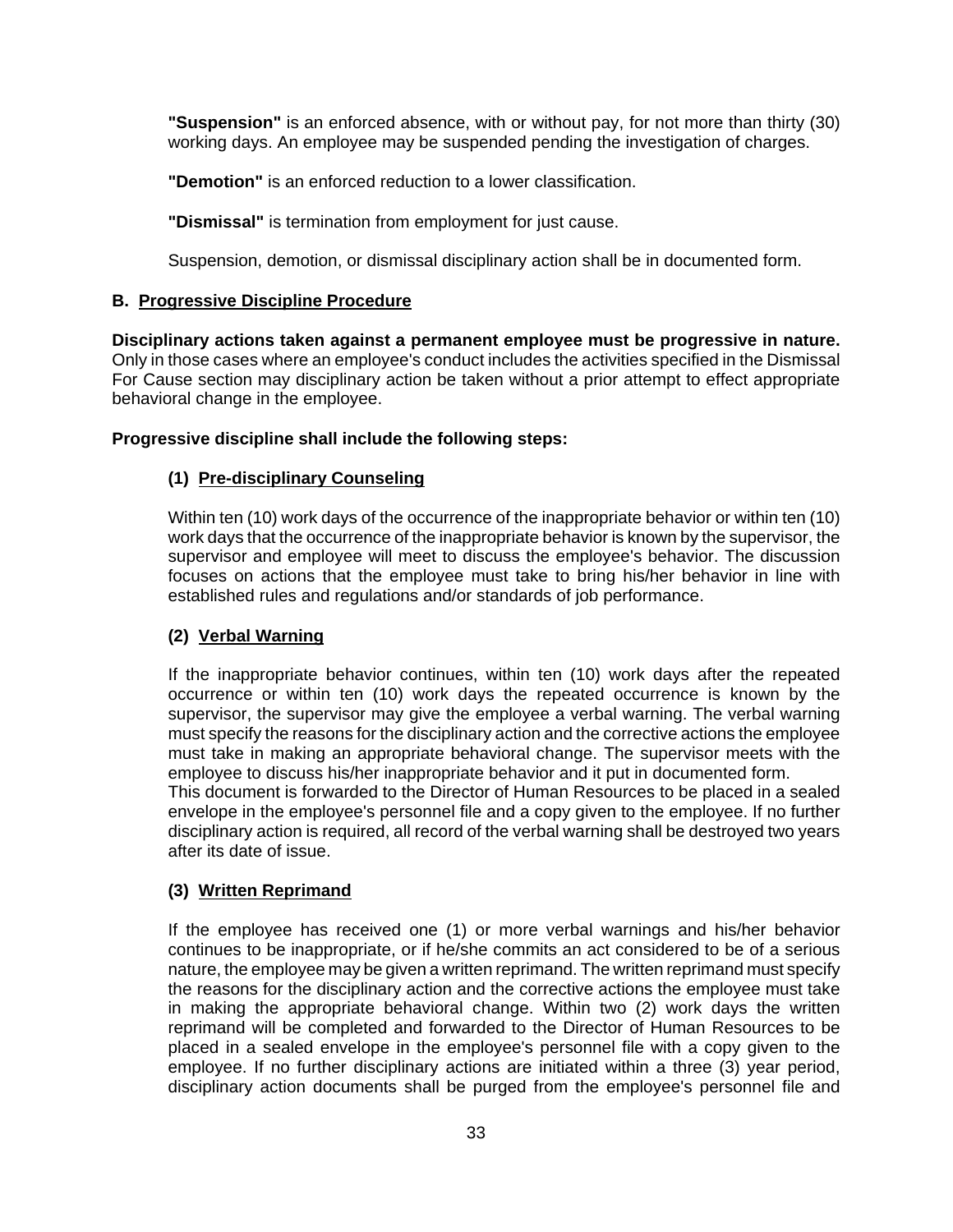destroyed.

#### **(4) Suspension, Demotion or Dismissal**

If the employee has received one (1) or more written reprimands and his/her behavior continues to be inappropriate, or if he/she commits an act considered to be of a serious nature, the employee may be suspended, demoted, or dismissed. No permanent employee shall be terminated for reasons of substandard job performance without first being notified of the specific job duties that need to be improved and then given adequate time to make these improvements. The employee and his/her supervisor shall develop a written plan describing the specific actions the employee must take to bring his/her job performance up to acceptable standards.

Employee shall have forty-five (45) days to meet the performance standards. Employee and supervisor shall meet on a regular basis after the plan is put into action to discuss the employee's progress. If the employee fails to meet performance standards, he/she shall be given appropriate disciplinary action. If no further disciplinary actions are initiated within a three (3) year period, disciplinary action documents shall be purged from the employee's personnel file and destroyed.

## **Employee's Response**

The employee shall be informed that he/she has the right to respond in writing to any disciplinary action documents placed in his/her personnel record. The Director of Human Resources shall have the employee's written response placed in a sealed envelope in the employee's personnel record with all other documents pertaining to the specific charge.

## **Process for Disciplinary Action, Suspension, Demotion and Dismissal E.C. 88013**

A permanent employee who has been recommended for disciplinary action, suspension, demotion, or dismissal shall be given written notice by the Director of Human Resources of the specific charges against him/her and the effective date of the action. This written notice of proposed disciplinary action shall be served by certified mail or personal delivery to the employee at least ten (10) working days prior to the date when discipline may be imposed. Employee shall be deemed served by either personal delivery or by certified mail at last known address. He/she shall be given a statement of his/her right to a hearing on such charges, and the time within which such hearing may be requested, which shall be not less than five (5) working days after service of the formal written notice to the employee. A written notice submitted by the employee shall constitute a demand for a hearing, and a denial of all charges.

In emergency situations where it is deemed appropriate to remove the employee immediately, the employee shall not lose compensation prior to the date when discipline may commence. Loss of compensation in all cases may occur after the tenth work day following the date written notice was served.

## **C. Notice of Charges**

An employee who is being disciplined shall be given written notice by the Director of Human Resources to include the following: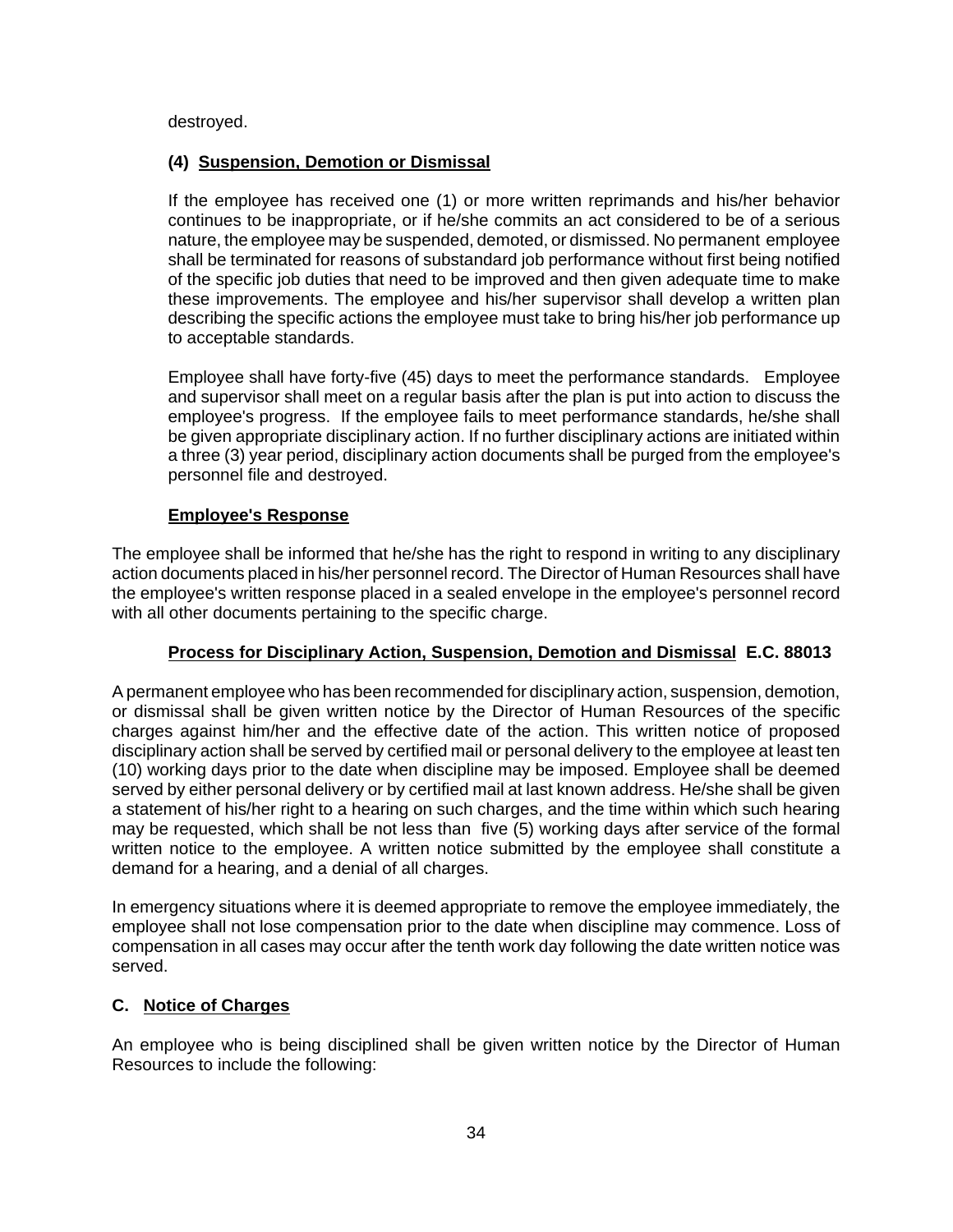- (1) A statement in ordinary and concise language of the specific acts and omissions upon which the disciplinary action is based.
- (2) A statement of cause for the action to be taken and, if it is claimed that the employee has violated a rule or regulation of the District, such rule or regulation shall be set forth in said notice.
- (3) A statement describing his/her right to a hearing on such charges.
- (4) The time within which such hearing may be requested, which shall be not less than five (5) work days after service of notice to the employee, and
- (5) A card or paper, the signing and filing of which, with the Director of Human Resources, shall constitute a demand for a hearing, and a denial of all charges.

This notice shall be served by personal delivery or certified mail to the employee at last known address at least ten (10) work days prior to the effective date of the disciplinary action. Service is completed on the date shown on the certified mail receipt, or two days after the notice is sent certified mail or if returned as undeliverable by the U.S. Post Office.

#### **D. Right to a Hearing**

An employee who has been disciplined has the right to a hearing on the charges. The following procedures will be adhered to during the hearing process:

- (1) Within five (5) work days after receipt of a demand for hearing, the Director of Human Resources shall convene a hearing into the charges (if it has not previously been heard as a grievance). Within five (5) work days after the hearing, the Director of Human Resources will render his/her findings to the petitioning employee.
- (2) If the employee is not satisfied with the findings from Step 1, he/she may, within five (5) work days of receipt of the finding in Step 1, petition the President/Superintendent for a hearing on the charges. Within ten (10) work days of receipt of the request for hearing, the President/Superintendent shall convene a hearing into the charges. Within five (5) work days after the hearing, the President/Superintendent shall render his/her findings to the petitioning employee.
- (3) If the employee is not satisfied with the findings from Step 2, he/she may, within five (5) work days of receipt of the finding in Step 2, petition the Board of Trustees for a hearing on the charges. At the next regular meeting, the President of the Board shall convene a hearing into the charges. Within five (5) work days after the hearing, the Board of Trustees shall render its findings to the petitioning employee.

During the hearing process, either party may call witnesses, introduce evidence, testify and question witnesses. The District has the burden of proof and shall be the first to present evidence and testimony.

The employee may request the Board of Trustees' hearing be held in open or closed session. The hearing by the Board of Trustees is the final resolution of the charge within the District. If the employee is reinstated during the hearing process, any salary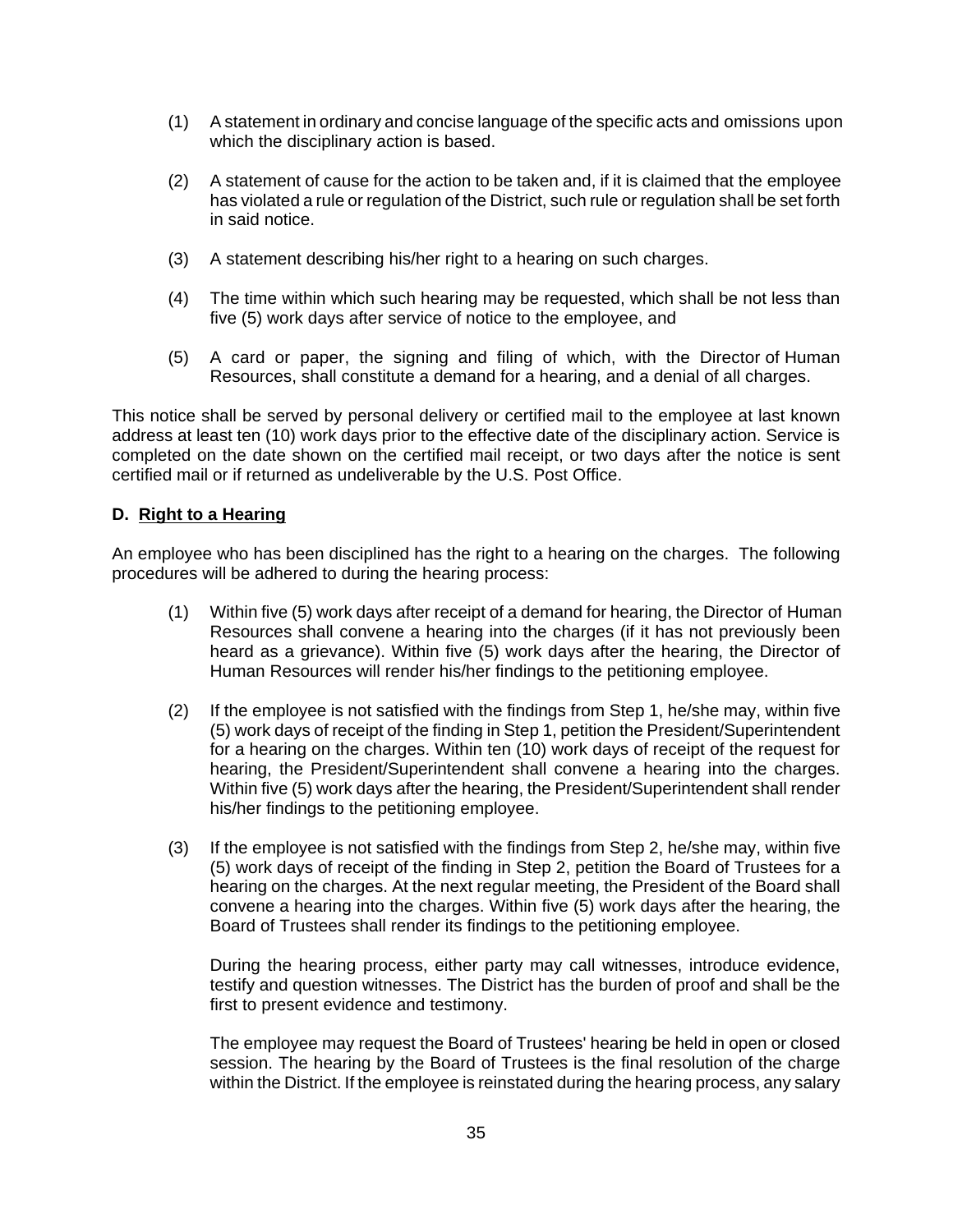lost as a result of the suspension, demotion, or dismissal shall also be reinstated.

#### **E. Dismissal For Cause**

Any permanent or probationary employee may be dismissed, demoted, or suspended for the following causes:

- (1) Incompetence or inefficient in the performance of the duties of his/her position.
- (2) Insubordination, including but not limited to refusal to do assigned work.
- (3) Carelessness or negligence in the performance of duty, or in the care or use of District property.
- (4) Discourteous, offensive, or abusive conduct or language toward other employees, students, or the public.
- (5) Dishonesty.
- (6) Drinking alcoholic beverages on the job, or reporting to work while under the influence of alcoholic beverages.
- (7) Conviction or the illegal possession of or use of narcotics.
- (8) Violation of the Drug Free Workplace Act of 1988.
- (9) Continuing illness of a disabling nature which could render the employee incapable of performing his/her required duties.
- (10) Personal conduct unbecoming an employee of the district.
- (11) Engaging in political activities during assigned hours of work.
- (12) Conviction of a felony or misdemeanor involving moral turpitude.
- (13) Repeated or unexcused absence or tardiness.
- (14) Abuse of any leave privileges.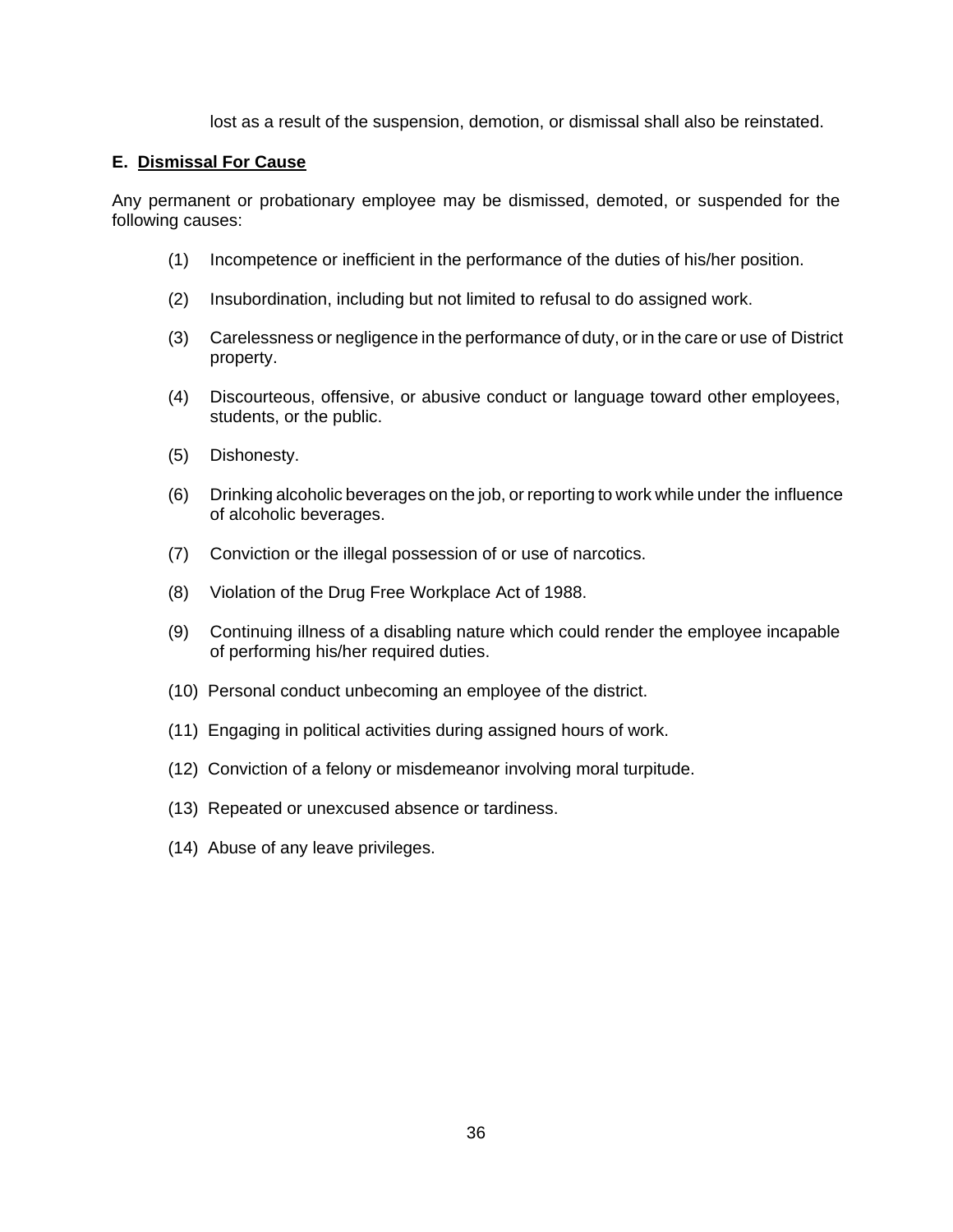- (15) Providing false or misleading information on application forms or examination and employment records.
- (16) Offering anything of value or any service or special treatment in connection with the employee's job or employment, or in acceptance of anything of value or any service in exchange for granting any special treatment to any other employee or to any members of the public.
- (17) Knowingly becoming or remaining a member of the Communist Party.
- (18) Abandonment of position after three (3) consecutive days of unreported absence.
- (19) Advocacy of the overthrow of federal, state or local government by force, violence or other unlawful means.
- (20) Willful or persistent violation of the laws and regulations made applicable to the public schools by the Board of Trustees, or by any other appropriate federal, state or local government agency.
- (21) Willful or persistent violation of safety rules, laws and regulations.
- (22) Violation of Computer Usage Policy.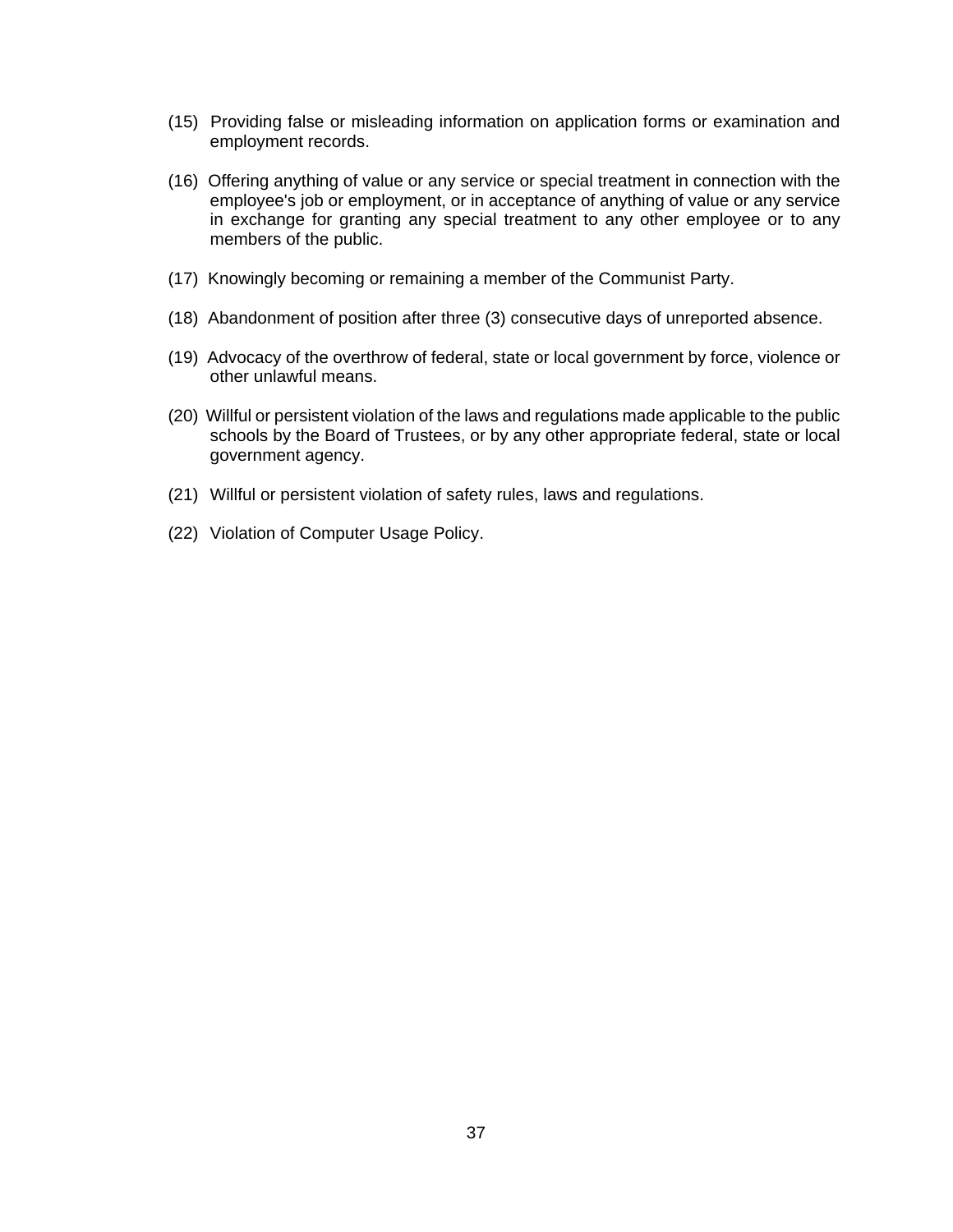# **XIV. PROFESSIONAL GROWTH PROGRAM**

Effective July 1, 2002, the Professional Growth Program shall no longer be in effect. Those employees who have completed segments will continue to receive monies due.